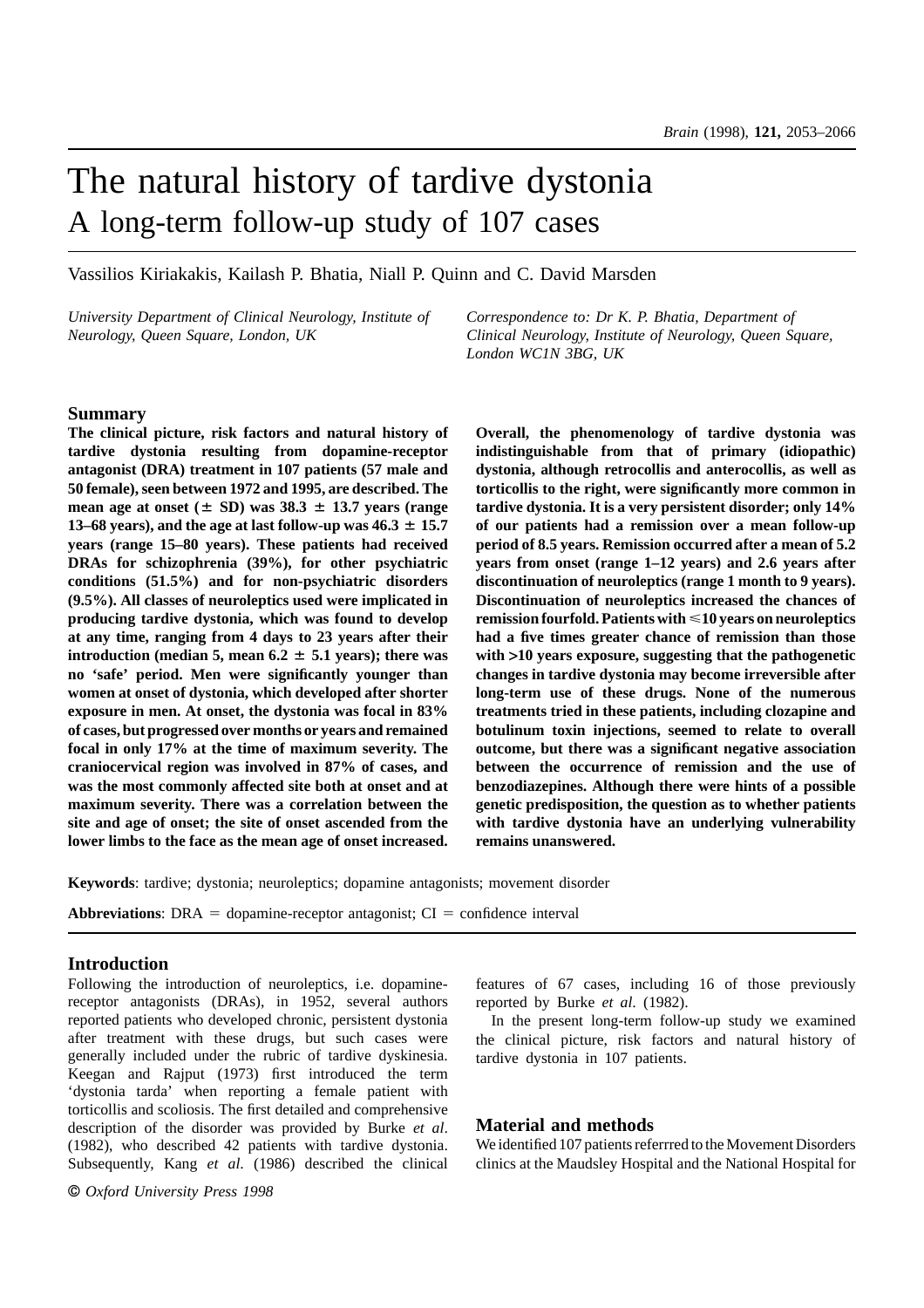Neurology and Neurosurgery, London between 1972 and 1995 who fulfilled published diagnostic criteria for tardive dystonia (Burke *et al*., 1982; Kang *et al*., 1986). All had had chronic, persistent dystonia for  $>1$  month arising during treatment with neuroleptics, or within 3 months after discontinuing such drugs. Known causes of secondary dystonia were excluded by appropriate clinical and laboratory investigation. None of the patients had a family history of primary (idiopathic) dystonia. Seventeen of the patients had been reported previously by Burke *et al*. (1982) and then followed by us.

We reviewed our detailed movement disorder records of all patients and, using a standard protocol, obtained the following information: (i) demographic data; (ii) primary (psychiatric or other) diagnosis; (iii) drug-related data, including age at first neuroleptic treatment, interval from first exposure to DRAs to dystonia onset, the use of depot preparations and whether DRA use was continuous or intermittent (drug-free periods of  $>3$ months); (iv) movement disorder-related data, including age at onset of tardive dystonia, and distribution of dystonia at onset and at time of maximum severity; (v) past history, including other drug-induced movement disorders, perinatal injury, mental retardation, epilepsy, essential tremor, treatment with electroconvulsive therapy and cranial or peripheral injury; (vi) family history, including that of movement disorders, epilepsy, dementia and psychiatric disorders; (vii) treatmentrelated data, including the use of DRA after the onset of dystonia and therapeutic intervention; and (viii) outcome related data, including the presence and distribution of dystonia at last follow-up, the presence of other movement disorders and the treatment at last follow-up.

Sixty-five of these 107 patients were traced and seen personally by one of us (V.K.) in 1996, and the follow-up data about the rest was based on their case notes.

The data were analysed using a DBASE IV program and statistical analysis was performed using the INSTAT and STATGRAPHICS programs. The following tests were used for statistical comparisons: odds ratio with 95% confidence intervals (CI),  $\chi^2$  test and Fisher's exact probability test for categorical (qualitative) variables; parametric tests (Student's *t* test, analysis of variance and correlation coefficient) for numeric (quantitative) variables; and non-parametric tests (Mann–Whitney *U* test, Wilcoxon two-sample test and Spearman rank correlation coefficient) for those quantitative variables that did not satisfy the necessary requirements for the *t* test, i.e. abnormal distribution or statistically significant difference in standard deviations.

## **Results**

# *Demographics, primary diagnosis and drugrelated data*

There were 57 males and 50 females (1.14 : 1). Eighty-two were Anglo-Saxon, five Jewish (two Ashkenazi origin), three Pakistani, three Greek, three Black African, two Indian, two Iranian and two Polish, and there was one each of Afro-

| <b>Table 1</b> Primary diagnoses for which neuroleptics were |  |  |
|--------------------------------------------------------------|--|--|
| used in 107 patients with tardive dystonia                   |  |  |

| Diagnosis                        | Patients |         |  |
|----------------------------------|----------|---------|--|
|                                  | (% )     |         |  |
| <b>Psychiatric disorders</b>     |          |         |  |
| Schizophrenia                    |          | 42 (39) |  |
| Mood disorder                    |          | 23(21)  |  |
| (Bipolar)                        |          | 16(15)  |  |
| (Monopolar)                      |          | 7(6.5)  |  |
| <b>Schizoaffective</b>           |          | 15(14)  |  |
| Anxiety disorder                 |          | 7(6.5)  |  |
| Somatoform disorder              |          | 3(3)    |  |
| Tic disorder (Tourette's)        |          | 3(3)    |  |
| Delusional paranoid disorder     |          | 2(2)    |  |
| <b>Personality disorder</b>      |          | 1(1)    |  |
| Mental retardation               |          | 1(1)    |  |
| Non-psychiatric disorders        |          |         |  |
| <b>Vertigo</b>                   |          | (6)     |  |
| <b>Gastrointestinal symptoms</b> |          | (4)     |  |

**Table 2** *Numbers of the most frequently used and 'offending' neuroleptics in 107 patients with tardive dystonia*

| Frequency of use |                 | 'Offending' drug frequency* |                 |  |
|------------------|-----------------|-----------------------------|-----------------|--|
| Drug             | Patients<br>(n) | Drug                        | Patients<br>(n) |  |
| Trifluoperazine  | 40              | Trifluoperazine             | 16              |  |
| Chlorpromazine   | 34              | Fluphenazine                | 16              |  |
| Fluphenazine     | 33              | Flupenthixol                | 14              |  |
| Flupenthixol     | 21              | Chlorpromazine              | 8               |  |
| Haloperidol      | 21              | Haloperidol                 | 8               |  |
| Thioridazine     | 12              | Thioridazine                | 4               |  |
| Pimozide         | 7               | Perphenazine                | 4               |  |
| Perphenazine     | 5               | Prochlorperazine            | 4               |  |
| Prochlorperazine | 4               | Zuclopenthixol              | 2               |  |
| Sulpiride        | 3               | Metaclopromide              | 1               |  |
| Metoclopramide   | 2               | Pimozide                    | 1               |  |
| Zuclopenthixol   | 2               | Pipothizine                 |                 |  |
| Droperidol       | 2               | Sulpiride                   |                 |  |
| Pipothiazine     | 1               | Unknown                     | 29              |  |
| Fluspirilene     | 1               |                             |                 |  |
| Chlorprothixene  |                 |                             |                 |  |
| Promazine        |                 |                             |                 |  |
| Promethazine     |                 |                             |                 |  |

\*The 'offending' neuroleptic was the drug being taken at dystonia onset.

Caribbean, Portuguese, Turkish, Arabian and Chinese origin. Their mean age  $(\pm S)$  at last follow-up was 46.3  $\pm$  15.7 years (range 15–80 years).

The primary diagnoses that led to the use of DRAs are shown in Table 1.

All classes of DRAs were implicated (Table 2). Trifluoperazine was the most frequently used and also the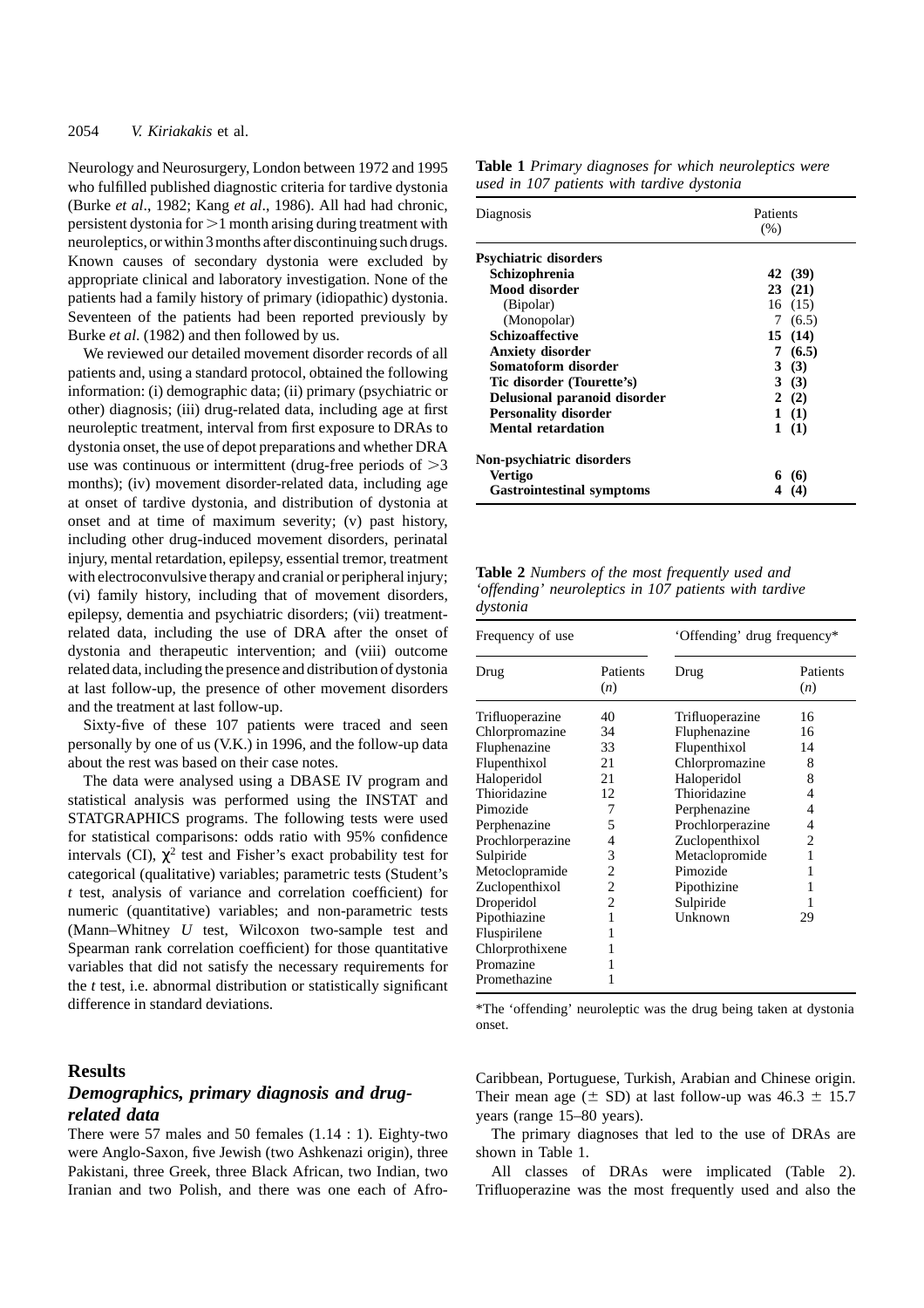

**Fig. 1** The cumulative percentage of tardive dystonia patients increases linearly with age at dystonia onset. Males  $(+)$  are younger at onset of dystonia than females (\*); curve without  $symbols$ symbols = all patients.

most frequent 'offending' drug (e.g. the drug that had been used alone concurrently with, or just prior to dystonia onset). Forty patients had used only one DRA prior to dystonia onset, 26 had used two and 41 used three or more. Depot preparations had been used in 46 patients (data for 89, 52%). Seventy-seven patients had received DRAs continuously, and 25 intermittently, before the onset of dystonia  $(n = 102)$ . DRAs had been taken alone in 52 patients. Of the remaining, 28 used one additional drug, and 27 used two or more. Anticholinergic agents were used prior to dystonia onset in 20 patients, lithium in 15, antidepressant drugs in 27 and anxiolytics in 22.

The mean age  $(\pm SD)$  at first exposure to DRAs was 31.8  $\pm$  12.5 years (range 11–66 years; *n* = 102). Males had a younger mean age at first exposure than females (males, mean =  $27.9 \pm 11$  years; females, mean =  $36.4 \pm 12.7$ years;  $t = 3.6$ ,  $P = 0.0005$ ).

# *Onset of dystonia, clinical picture and clinical course*

The cumulative percentage of patients who developed tardive dystonia after receiving DRAs increased linearly with age at onset, as shown in Fig. 1. The mean age  $(\pm SD)$  at onset of dystonia was  $38.3 \pm 13.7$  (median = 38, range 13–68 years;  $n = 106$ ). Men were significantly younger at onset of dystonia  $(33.5 \pm 12.2 \text{ years})$  than women  $(43.7 \pm 13.4 \text{ years})$  (*t* = 4.1,  $P = 0.00008$ ).

Usually, tardive dystonia developed insidiously or subacutely over a period of weeks or months, so that patients could only determine the month or the year of onset. The



Percentage

 $40$ 

 $20$ 

 $\epsilon$ 

 $\Omega$ 

 $\overline{4}$ 

**Fig. 2** Cumulative percentage of tardive dystonia patients as a function of duration of exposure to neuroleptics prior to dystonia onset. Males  $(+)$  have shorter exposure time than females  $(*)$ ; curve without symbols  $=$  all patients. There was no 'safe' duration of exposure.

8

 $12$ 

Duration of exposure (years)

16

 $20$ 

24

interval between age at first exposure to DRAs and age at onset of tardive dystonia (duration of exposure to neuroleptics) was known in 103 patients and ranged from 4 days to 23 years with a median of 5 years and a mean of  $6.2 \pm SD$  5.1 years. Thirty patients developed dystonia within 2 years after their first exposure to DRAs. Six had been exposed to DRAs for  $\leq 6$  months. The cumulative percentage of patients who developed tardive dystonia after receiving DRAs, as a function of duration of exposure, is shown in Fig. 2.

In 15 patients the onset of tardive dystonia occurred 2 weeks to 4 months after some change in drug treatment; switching to another DRA in six patients, adding a new DRA in two, decreasing the dose in two, discontinuing DRAs in three (dystonia followed after 1–3 weeks), discontinuing procyclidine in one and adding lithium in another patient. However, in the remaining patients no apparent change in medication was recorded in the 6 months preceding the onset of dystonia.

Younger patients had a shorter exposure to neuroleptics at onset of tardive dystonia ( $r = 0.35$ ,  $P = 0.0004$  by Spearman rank correlation coefficient test).

A few patients reported that sensory symptoms or strange somatic sensations preceded the onset of tardive dystonia. Neck pain was reported by at least four patients who subsequently developed cervical dystonia after weeks or months, and three others reported odd somatic sensations heralding their tardive dystonia.

Table 3 shows the distribution and frequency of tardive dystonia when it first developed. Usually it presented as a focal dystonia, most commonly blepharospasm (with or without oromandibular dystonia) or torticollis. Other, less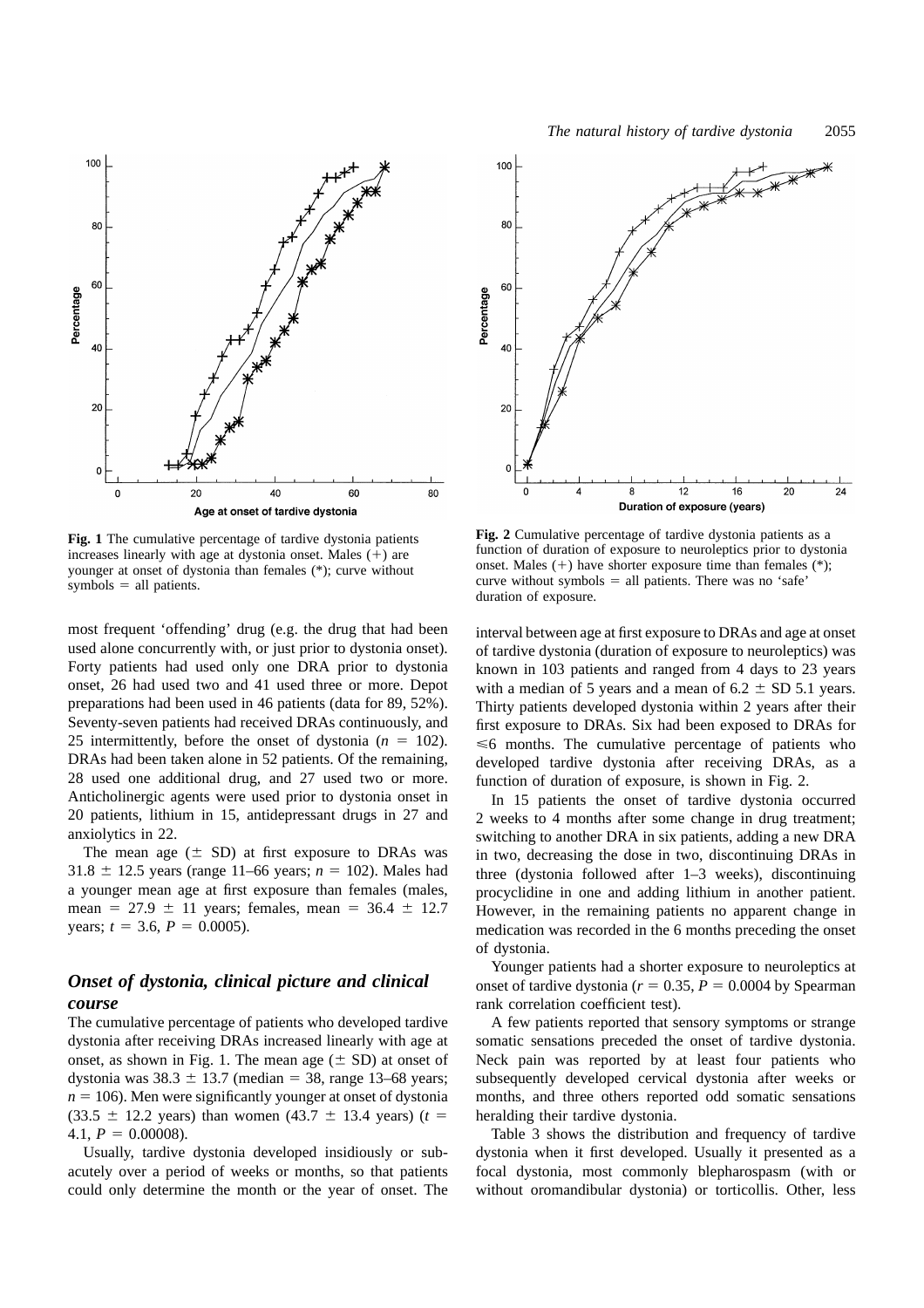# 2056 *V. Kiriakakis* et al.

| Feature                   |                | At onset $(\%)$             |                | When fully developed (%) |
|---------------------------|----------------|-----------------------------|----------------|--------------------------|
| Distribution              |                |                             |                |                          |
| Focal                     | 89             | (83)                        | 17             | (16)                     |
| Segmental                 | 15             | (14)                        | 64             | (60)                     |
| Generalized               | $\overline{c}$ | (2)                         | 25             | (23)                     |
| Hemidystonia              | 1              | (1)                         |                |                          |
| Multifocal                |                |                             | 1              | (1)                      |
| Dystonia sites            |                |                             |                |                          |
| Cervical                  | 40             | (37)                        | 71             | (66)                     |
| Cranial                   | 35             | (33)                        | 64             | (60)                     |
| One or both arms          | 16             | (15)                        | 67             | (63)                     |
| Trunk                     | 15             | (14)                        | 47             | (44)                     |
| One or both legs          | 13             | (12)                        | 28             | (26)                     |
| Cervical dystonia         |                | (pattern known in 38/40)    |                | (pattern known in 69/71) |
| Pure rotatory torticollis | 16             |                             | 12             |                          |
| Retrocollis               | 6              |                             | 5              |                          |
| Antecollis                | $\overline{2}$ |                             | 3              |                          |
| Laterocollis              | 1              |                             | $\overline{4}$ |                          |
| Complex                   | 13             |                             | 45             |                          |
| Trunk involvement         |                | (pattern known in $14/15$ ) |                | (pattern known in 47)    |
| Hyperextension            | 5              |                             | 16             |                          |
| Forward flexion           | 1              |                             | 5              |                          |
| Lateral flexion           | 2              |                             | 3              |                          |
| Rotation                  | 1              |                             | 3              |                          |
| Complex or variable       | 5              |                             | 20             |                          |

**Table 3** *Distribution and frequency of tardive dystonia by site, at onset and when the condition was fully developed*

common, initial modes of presentation included pharyngeal dystonia causing dystonic dysphagia, oromandibular dystonia presenting with severe speech disturbance, dystonia of the tongue and lips and unilateral blepharospasm years before developing bilateral blepharospasm and generalized dystonia. Presentation with dystonia of the arms, trunk or legs was less common. Nine patients presented with a disturbance of gait which in five was very bizarre.

The pattern of cervical dystonia at onset was known in 38 patients, and the pattern of trunk involvement in 14 (Table 3).

No relationship was found between the distribution of dystonia at onset and age at onset or duration of drug exposure. However, there was a relationship between the site of onset and age at onset of dystonia; the site of onset ascended from lower limbs (at  $34 \pm 12$  years) to the upper limbs (at  $31 \pm 10$  years) to the trunk (at  $37 \pm 18$  years) then to the neck (at  $38 \pm 13$  years), and finally to the face (at 43  $\pm$  13 years) as the mean age at onset of dystonia increased.

Once developed, the dystonia often progressed over months or years, usually in a stepwise fashion, subsequently involving other parts of the body.

Data on the rate of progression of tardive dystonia to maximum severity were available for 46 patients, whose characteristics were representative of the total study population; their mean time for progression was 1.8 years (range 1 month to 14 years); only three patients progressed to maximum after  $>5$  years. In 23, dystonia spread to its

maximum after  $\leq 1$  year. These patients with rapid spread were significantly vounger at onset of dystonia  $(32.3 \pm 11)$ years) than those with a slower ( $>1$  year) progression (42.8)  $\pm$  16 years,  $P = 0.02$  by Mann–Whitney test). They also had a shorter duration of exposure to DRAs before the onset of dystonia (median 3 versus 7 years,  $P = 0.03$  by Mann–Whitney test); and they tended to be younger at first exposure (median = 29 versus median = 35 years,  $P =$ 0.15 by Mann–Whitney test). The patients with more rapid progression to maximum severity had a mean follow-up time of 5.5 years, whereas it was 9.1 years for those with slower progression. Only three patients progressed to maximum after .5 years. These rapid and slow progression groups did not differ significantly with respect to sex ratio, diagnosis, DRA use, distribution of dystonia, response to treatment or outcome of dystonia at the last follow-up.

Table 3 shows the distribution and frequency of the sites involved at the time of maximum severity of the tardive dystonia. Dystonia remained focal in only 17 patients (16%), and all but two of these had cranial or cervical regions involved. Overall, cranial or cervical regions were involved in the large majority of patients (93, i.e. 87%). The pattern of cervical dystonia, when fully developed, had been recorded for 69 patients, and that of trunk involvement for all 47 such patients.

Patients with generalized tardive dystonia (at maximum severity) tended to be younger at onset of dystonia (mean onset age 34.2 years) than those with segmental (39.4 years)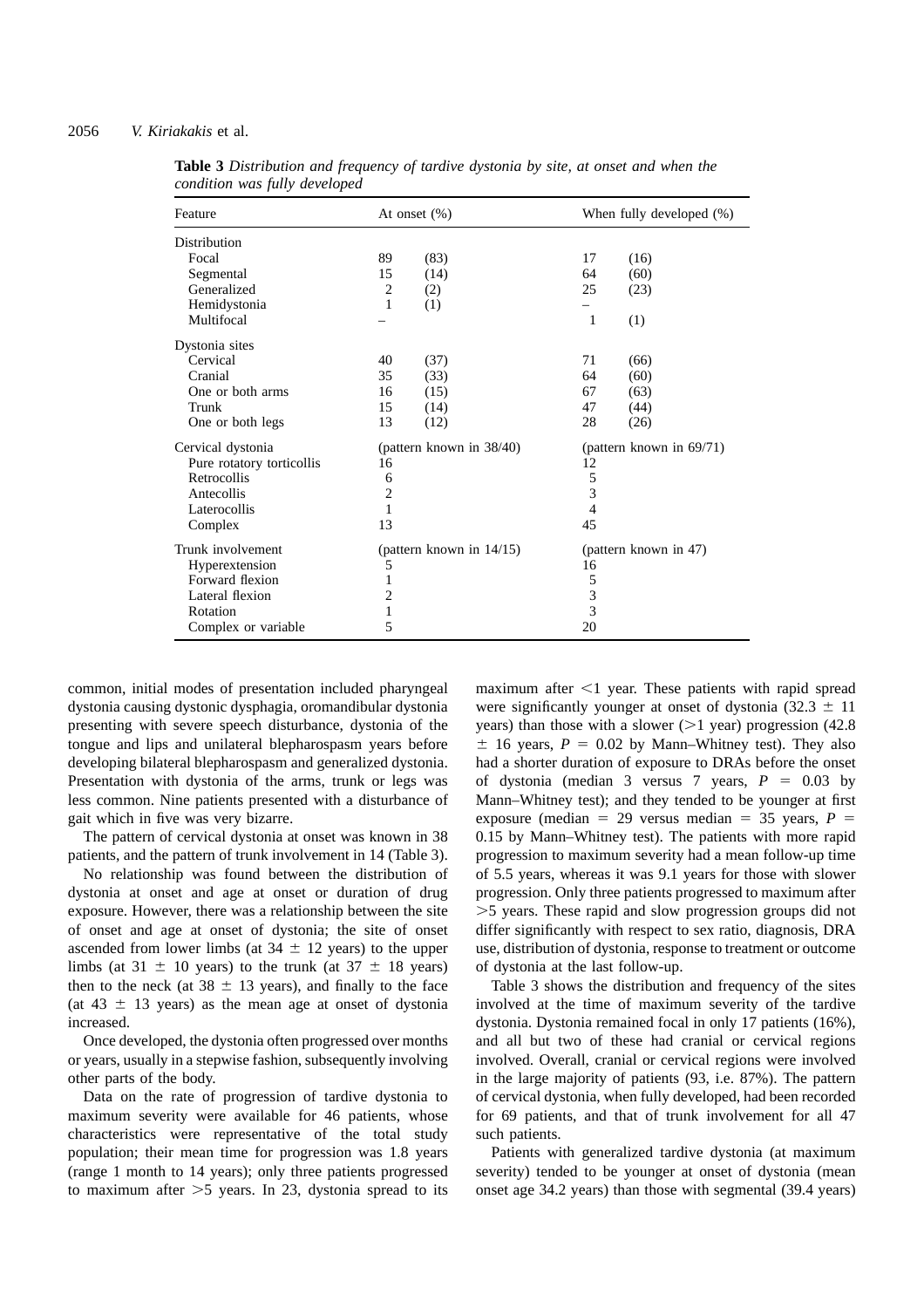**Table 4** *Other drug-induced disorders in the 107 patients with tardive dystonia*

| Disorder                                                  | (% ) |      | No. of patients Male: female |
|-----------------------------------------------------------|------|------|------------------------------|
| Characteristic oral stereotypies<br>of tardive dyskinesia | 32   | (30) | 17:15                        |
| Akathasia                                                 | 24   | (22) | 18:6                         |
| Parkinsonism                                              | 29   | (27) | 14:15                        |
| Prior acute dystonic reaction                             | 10   | (9)  | 6:4                          |
| Neuroleptic malignant syndrome                            | 1    | (1)  | 1:0                          |
| Tardive Tourettism                                        |      | (1)  | 0:1                          |
| Tardive facial pain                                       |      | (1)  | 1:0                          |

or focal (38.9 years) dystonia. Similarly, generalized dystonia tended to develop more frequently in those with an earlier first exposure to DRAs (mean age at first exposure was 27.5 years for generalized dystonia, versus 33 years for segmental and focal dystonia). However, none of the above differences were significant. There was no relationship between the distribution of dystonia at maximum severity and duration of exposure to DRAs.

There was also a relationship between the site of involvement at maximum severity and age at onset of dystonia. The mean age at onset of dystonia increased as the site of involvement ascended from the legs (at  $35 \pm 15$ years) to the trunk (at  $33 \pm 13$  years) then to the arms (at  $36 \pm 14$  years) to the neck (at  $38 \pm 14$  years) and finally to the face (at  $40 \pm 14$  years).

# *Phenomenology of tardive dystonia*

We also compared the clinical picture of these patients with tardive dystonia with our cases of primary dystonia (unpublished observations); 36% of patients (25 out of 69) with tardive cervical dystonia had retrocollis compared with 19% of patients (61 out of 316) with primary cervical dystonia (odds ratio = 2.37, 95% CI = 1.35–4.17,  $P =$ 0.0037 by  $\chi^2$  test). Antecollis was also more frequent in tardive than in primary cervical dystonia; 33% (23 out of 69) versus 10% of patients (32 out of 316), respectively (odds ratio = 4.438, 95% CI = 2.39–8.24,  $P < 0.0001$  by  $\chi^2$  test). Another finding was the right-sided predominance of torticollis in tardive cervical dystonia (32 out of 46, 70%) compared with the left-sided predominance in primary cervical dystonia [166 out of 275, 60%: odds ratio =  $3.48$  $(95\%CI = 1.78–6.82), P = 0.0002$ .

# *Other drug-induced movement disorders*

Besides tardive dystonia, 70 patients (65%) had, at some time, developed other drug-induced movement disorders (Table 4). Most common were the typical stereotypies of classical tardive dyskinesia, akathisia and parkinsonism.

The patients with a history of orobuccolingual tardive dyskinesia in addition to tardive dystonia tended to be older

**Table 5** *Additional past or associated medical problems in the 107 patients with tardive dystonia*

| Past medical problems                    |    | No. of patients $(\%)$ |
|------------------------------------------|----|------------------------|
| Prior trauma                             | 27 | (25)                   |
| Surgical procedure                       | 14 |                        |
| Injury (head 6, peripheral 6 and both 2) | 13 |                        |
| ECT                                      | 22 | (21)                   |
| Autoimmune disorders or atopy            | 5  | (5)                    |
| (psoriasis 1, vitiligo 1, eczema         |    |                        |
| 1 and asthma 2)                          |    |                        |
| Mental retardation                       | 5  | (5)                    |
| Seizures                                 | 4  | (4)                    |
| 'Essential' tremor                       | 2  | (2)                    |
| Dysmorphic facies                        | 2  | (2)                    |
| Short stature                            | 2  | (2)                    |
| Hearing loss                             | 4  | (4)                    |
| Insulin therapy for depression           | 1  | (1)                    |

at the onset of dystonia than patients without such a history. In a parallel analysis, 75 patients with tardive dystonia without orofacial tardive dyskinesia were compared with 58 patients with classical orofacial tardive dyskinesia, but without tardive dystonia, seen in the same clinic over the same period of time. The mean age at onset of classic tardive dyskinesia was  $56.6 \pm 15$  years, significantly higher than that of tardive dystonia  $[37 \pm 13.2 \text{ years}, t(130) = 7.96,$  $P < 0.0001$ ].

# *Past medical history, family history (Table 5)*

In eight of the 27 patients with a history of trauma prior to the dystonia onset, the dystonia appeared first in the injured body part, but in only three of them was there a close temporal relationship. One developed dystonia in both legs a few weeks after bilateral leg fractures; another developed a dystonic left arm a week after a fracture of that arm; the third developed torticollis 2 days after a wasp sting to the neck.

The vast majority of patients had a CT or MRI scan of the brain at some point. Mild, generalized brain atrophy the only reported abnormality—was found in six patients.

Thirty-eight first-degree relatives of 25 (23%) of the index patients had a history of psychiatric disorder. Twenty of these relatives, of 16 index patients, also had a history of DRA exposure. Four relatives, of separate index patients, had a tardive syndrome (two tardive dystonia and two tardive dyskinesia). A history of a movement disorder was present in 13 first-degree relatives of 11 (10%) index patients. One had 'parkinsonism'; two had 'tics'; two were reported to have 'head jerking'; two 'abnormal facial movements'; one 'intermittent shoulder movements'; and one 'hand jerking'. Although none of these relatives was personally examined, there is no evidence that any of them had primary dystonia.

#### *Treatment, outcome*

Patients were followed for a mean of 8.3  $\pm$  6.2 years (range 1 month to 29 years, median 7 years) after the onset of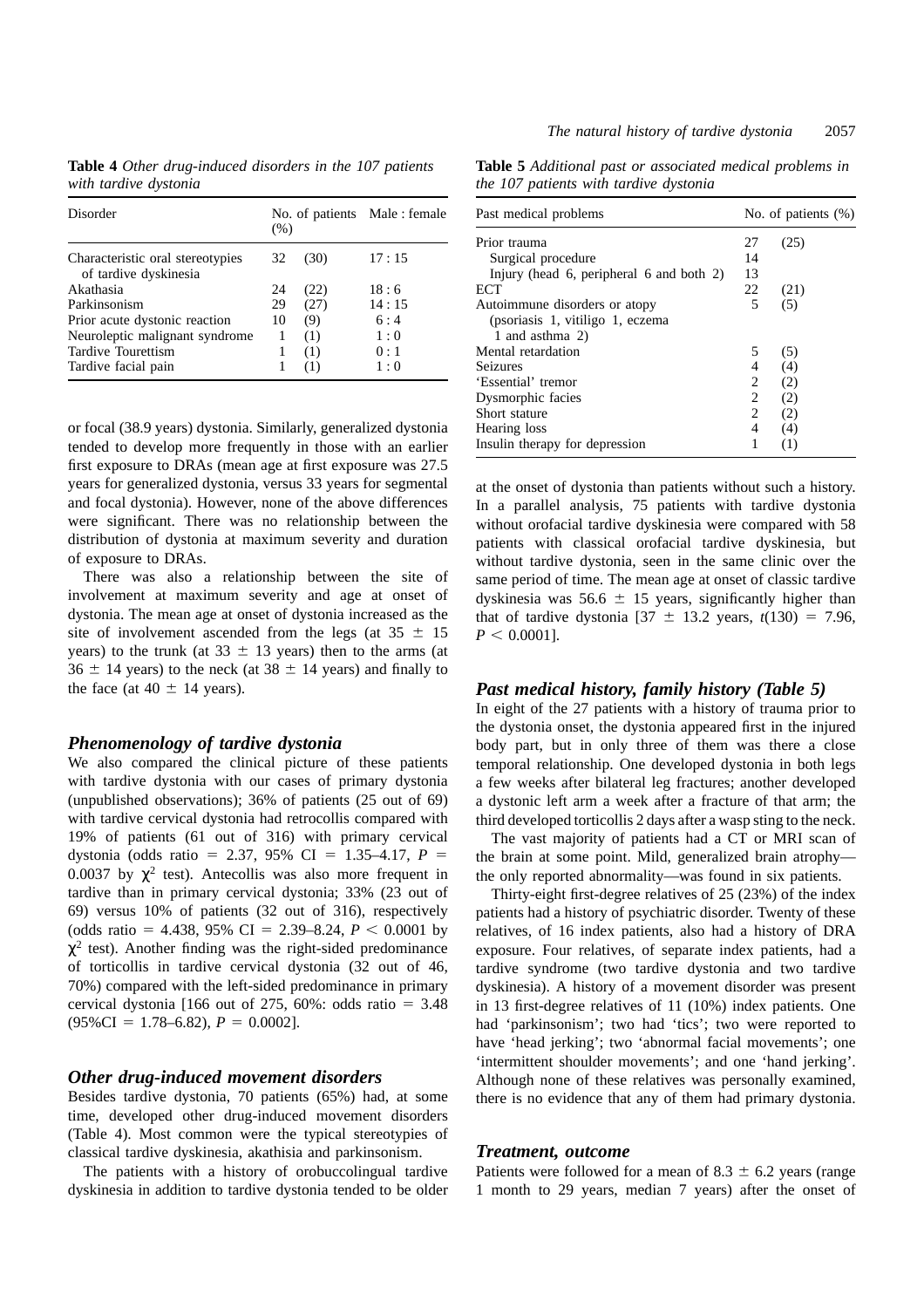tardive dystonia. Twenty-seven patients were followed for  $>10$  years, 17 for  $>15$  years and six for  $>20$  years.

After the development of tardive dystonia, changes in medication were made in almost all patients. Efforts were made to discontinue all DRAs if the patient's psychiatric condition permitted. This was done immediately after the onset of dystonia (within the first few weeks) in 10 patients and at some later stage in 57 other patients. Of these 67 patients, 13 had to restart DRAs, 0.5 to 8 (mean 2.7, median 2) years after discontinuation. Therefore, at the last followup, 54 patients were off all DRAs (for a mean of 4.3 years, range 1 month to 18 years) and 52 were still on them  $(n = 106)$ . Patients off all DRAs at the last follow-up had a diagnosis of major psychiatric disorder less frequently (62%) than patients still on DRAs (93%).

Where withdrawal from DRAs was impossible, substitution of the 'offending' drug(s) with another DRA was frequently undertaken. Overall, 97 patients used DRAs for some period after the onset of dystonia. Fourteen of them used the socalled atypical neuroleptics, clozapine (seven patients) and risperidone (seven patients). Four of the seven on clozapine derived some (two mild and two moderate) benefit, and three of the seven on risperidone derived mild benefit. During the course of their tardive dystonia many patients reported an improvement or worsening, usually following a change in their medication. However, in the vast majority of cases, this improvement was transient, usually lasting for a few weeks.

Therapeutic agents other than DRAs were given to treat the tardive dystonia in 96 patients. Tetrabenazine, a dopaminedepleting agent, was used in 45 patients. The response to treatment was known in 30 of them; 16 (53%) derived some benefit (10 mild, five moderate and one marked). Anticholinergic agents were used in 84 patients. The response to treatment was known in 54 of them; 24 (44%) derived some benefit (16 mild, six moderate and two marked). Benzodiazepines were used in 67 patients. The response to treatment was known in 38 of them; 20 (53%) derived mild benefit.. The response to treatment with baclofen, used in 18 patients, was known in nine of them; five (56%) derived some benefit (four mild and one moderate). Several other drugs were used with occasional benefit (L-dopa, dopamine agonists, amantadine, β-blockers, anticonvulsants, choline and vitamin E). Two patients reported significant benefit in their dystonia after using cannabis.

Botulinum toxin A was used in 31 patients with tardive dystonia. Among patients who had botulinum toxin A treatment for cervical dystonia, 83% reported improvement (Kiriakakis *et al*., 1997) and 80% had considerable relief from neck pain, and 86% of those treated for blepharospasm reported improvement.

Bilateral thalamotomy resulted in moderate improvement in one patient and unilateral thalamotomy produced a mild improvement in another. Other treatments (physiotherapy, speech therapy, homoeopathy, hypnotherapy and relaxation techniques) were tried by some patients without benefit.

Many patients had considerable fluctuations in their status

not related to changes in the medication. Of particular interest were four patients with bipolar affective disorder who reported marked improvement or partial remission of their dystonia during the hypomanic or manic phase of their illness. Also, two schizophrenic patients reported worsening of their tardive dystonia during exacerbation of their psychosis.

More important and informative is the overall change in tardive dystonia at the time of last follow-up. Comparing the clinical picture at the last follow-up with that at the time of maximum severity, and considering the patients' subjective evaluation of their status, we made an overall estimation of the outcome of tardive dystonia in our cohort. We rated the outcome on a  $0-4$  subjective scale:  $0 =$  no improvement in dystonia, stable or worse;  $1 = \text{mild improvement in dysfunction}$ , no change in function;  $2 =$  moderate improvement, better function;  $3 =$  marked improvement, minimal residual dystonia without symptoms and with almost full function (partial remission); and  $4 =$  complete remission of dystonia (no symptoms of dystonia and no dystonic movements at last follow-up examination). We defined remission as sustained  $(>1$  month) disappearance of dystonic symptoms, either spontaneously or with treatment, regardless of whether or not the patient was still taking DRAs. Overall, at the last follow-up, 15 patients (14%) were in remission (seven complete and eight partial), 42 (39%) were improved, and 50 patients (47%) had been stable or had worsened.

Comparisons of the characteristics of 15 remitting and 92 non-remitting patients are shown in Table 6**.** There was no significant difference in the age at follow-up, or in the mean duration of follow-up between the two groups, and therefore comparisons are valid.

No significant difference was found between remitting and non-remitting patients with respect to sex, distribution of dystonia at onset and at maximum severity, affected body part, history of other drug-induced movement disorder, history of ECT before the onset of dystonia, history of trauma before the onset of dystonia, family history of psychiatric or movement disorder, primary diagnosis or use of drugs before the onset of dystonia. However, there was a significant negative association between benzodiazepine treatment and occurrence of remission.

Patients who remitted were more likely to have had their DRAs discontinued ( $P = 0.023 < 0.05$ ). Remitting patients tended to be younger (Table 7A), had a significantly shorter mean duration of exposure to DRAs before the onset of dystonia ( $P = 0.02 \le 0.05$ ; Table 7B), and tended to have less continual neuroleptic exposure after the onset of their tardive dystonia (Table 7C). Overall those patients whose tardive dystonia remitted had a significantly  $(P =$  $0.03 < 0.05$ ) shorter total exposure to DRAs than those whose dystonia persisted (Table 7D). Remission occurred a mean of 5.2 years (range 1.5–12, median 4 years) after the onset of dystonia. At the time remission was achieved, 12 of the 15 patients (80%) had been off all DRAs for 2 months to 9 years (mean 2.4, median 2 years). On the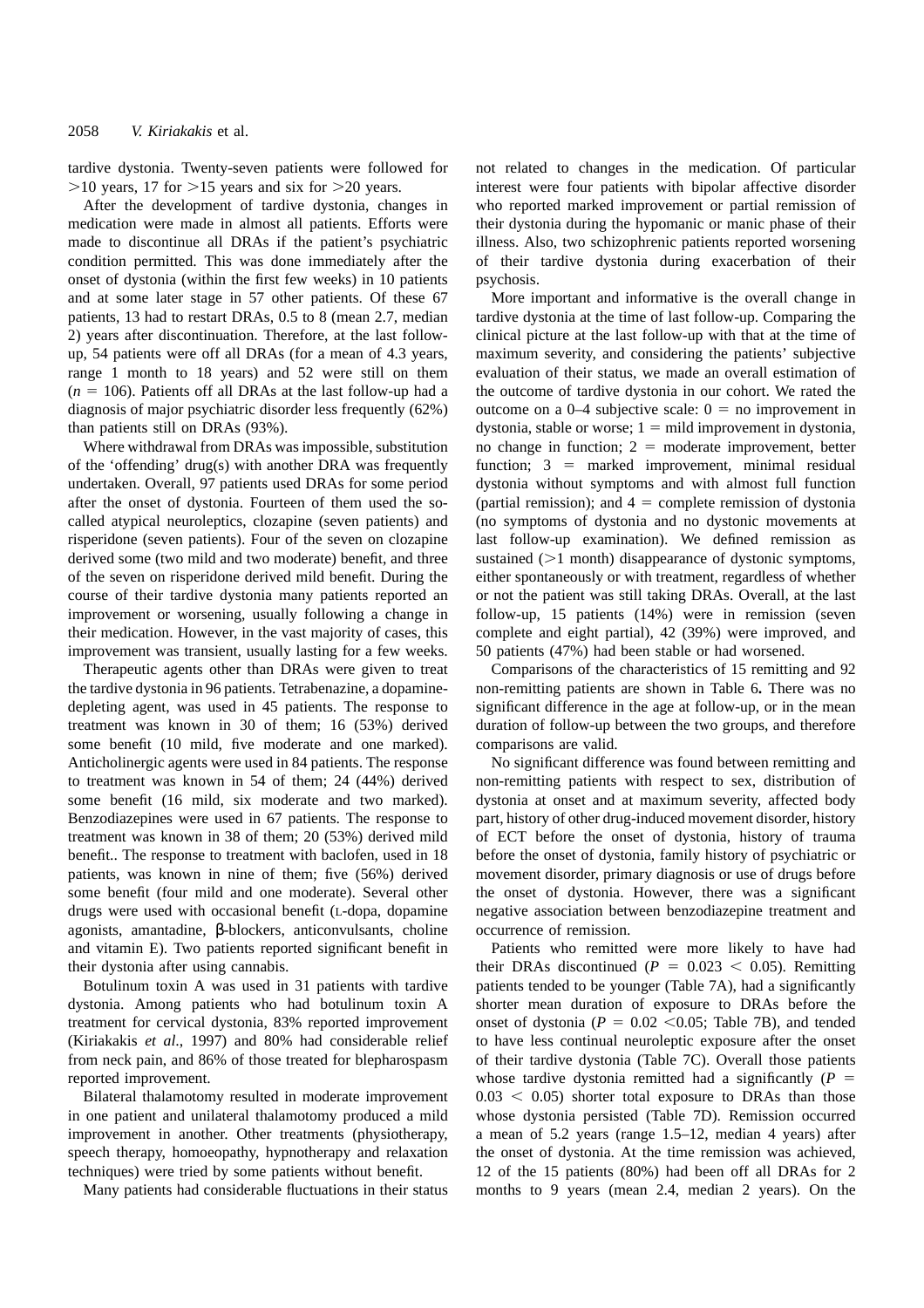|                                                                 | Remitters                | Non-remitters                |
|-----------------------------------------------------------------|--------------------------|------------------------------|
|                                                                 | (% )<br>$\boldsymbol{n}$ | (% )<br>$\boldsymbol{n}$     |
| Patients                                                        | 15(14)                   | 92<br>(86)                   |
| Male: female                                                    | 10(67): 5(33)            | 47<br>(51): 45(49)           |
| Neuroleptics discontinued                                       | 12 (80)                  | 42<br>$(46)^1$               |
| Primary diagnosis                                               |                          |                              |
| Schizophrenia                                                   | 5(33)                    | 37<br>(40)                   |
| Schizoaffective disorder                                        | 3(20)                    | 12<br>(13)                   |
| Mood disorder                                                   | 2(13)                    | 21<br>(23)                   |
| Other                                                           | 5(33)                    | 22<br>(24)                   |
| Drugs before tardive dystonia onset                             |                          |                              |
| Neuroleptics only                                               | (40)<br>6                | 46<br>(50)                   |
| Single neuroleptic                                              | 9(60)                    | 31/76<br>(41)                |
| Depot neuroleptics                                              | 10(71)                   | 36/75<br>(48)                |
| Anticholinergics                                                | 5(33)                    | 15<br>(16)                   |
| Lithium                                                         | 1(7)                     | 14<br>(15)                   |
| Distribution of dystonia at onset                               |                          |                              |
| Focal                                                           | 14 (93)                  | 75<br>(82)                   |
| Segmental                                                       | 1(7)                     | 14<br>(15)                   |
| Generalized                                                     | 0(0)                     | $\overline{2}$<br>(2)        |
| Distribution of dystonia at maximum                             |                          |                              |
| Focal                                                           | 2(14)                    | 14<br>(15)                   |
| Segmental                                                       | 10(67)                   | 55<br>(60)                   |
| Generalized                                                     | 3(21)                    | 22<br>(24)                   |
| Other drug-induced movement disorder                            |                          |                              |
| Acute dystonic reaction                                         | 2(13)                    | 8<br>(9)                     |
| Parkinsonism                                                    | 6(40)                    | 24<br>(26)                   |
| Akathisia                                                       | 4(27)                    | 20<br>(22)                   |
| Tardive dyskinesia                                              | 6(40)                    | 26<br>(28)                   |
| History of ECT prior to tardive dystonia onset                  | 4 (27)                   | 18<br>(20)                   |
| History of trauma prior to tardive dystonia onset               | 2(13)                    | 25<br>(27)                   |
| Family history of:                                              |                          |                              |
| Psychiatric disorder                                            | 3<br>(20)                | (29)<br>26                   |
| Movement disorder                                               | 4 (27)                   | 15<br>(16)                   |
| Treatment of tardive dystonia                                   |                          |                              |
| Tetrabenazine                                                   | 8(53)                    | 37<br>(41)                   |
| Anticholinergics                                                | 13 (87)                  | 71<br>(78)                   |
| Benzodiazepines                                                 | 5(33)                    | 62<br>$(68)^{11}$            |
| Botulinum toxin                                                 | 3(20)                    | 28<br>(31)                   |
| Age at last follow-up (years; mean $\pm$ SD)                    | $44.5 \pm 15.2$          | $46.6 \pm 16.0$              |
| Duration of follow-up (years; mean $\pm$ SD)                    | $9.5 \pm 6.8$            | $8.0 \pm 6.1$                |
| Duration of tardive dystonia (years; mean $\pm$ SD)             | $5.2 \pm 3.5$            | $8.0 \pm 6.1$ <sup>iii</sup> |
| Age at onset of tardive dystonia (years; mean $\pm$ SD)         | $35.3 \pm 12.7$          | $38.8 \pm 13.9$              |
| Pre-tardive dystonia NL duration (years; median)                |                          |                              |
| Post-tardive dystonia NL duration <sup>iv</sup> (years; median) | 3.0<br>2.7               | 5.9<br>3.2                   |
| Total NL duration (years; median)                               | 5.5                      | 10.0 <sup>v</sup>            |
| Duration of discontinuation                                     | $1.5^{vi}$               | 2.0 <sup>vi</sup>            |
| after tardive dystonia onset (years; median)                    |                          |                              |
|                                                                 |                          |                              |

#### **Table 6** *Remitting and non-remitting patients with tardive dystonia*

<sup>i</sup>Odds ratio (OR) = 4.67 (95% CI, 1.23–17.66), *P* = 0.024 (Fisher's test); <sup>ii</sup>OR = 0.23 (CI, 0.07–0.74), *P* = 0.018 (Fisher's test); <sup>iii</sup>*P* = 0.036, Mann–Whitney test; <sup>iv</sup>NL = neuroleptics; in case of remitters up to remission onset; <sup>*v*</sup> $P = 0.02$ , Mann–Whitney test; <sup>vi</sup>for patients off neuroleptics when remission achieved;  $\theta$ <sup>if</sup>for patients off neuroleptics, but without remission.

other hand, 42 of 91 (46%) non-remitting patients were off all DRAs at the last follow-up for even longer (mean 4.7, median 2 years, range 1 month to 18 years). The remitting patients were followed for 1 month to 17 years (mean 4.3, median 3 years) after the remission occurred. At the last follow-up, 10 of the 15 remitting patients were off DRAs but all 15 were still in remission.

The characteristics of improved patients (including those with remission) and of non-improved patients are compared in Table 8. There was no significant difference in the mean age or duration of follow-up between the two groups and therefore comparisons are valid.

Most of the improved patients (53%) were off all DRAs at last follow-up, as were 44% of the non-improved patients, but the difference was not significant. No significant difference was found with respect to various numeric variables and most of the categorical variables. A positive association with a history of orofacial tardive dyskinesia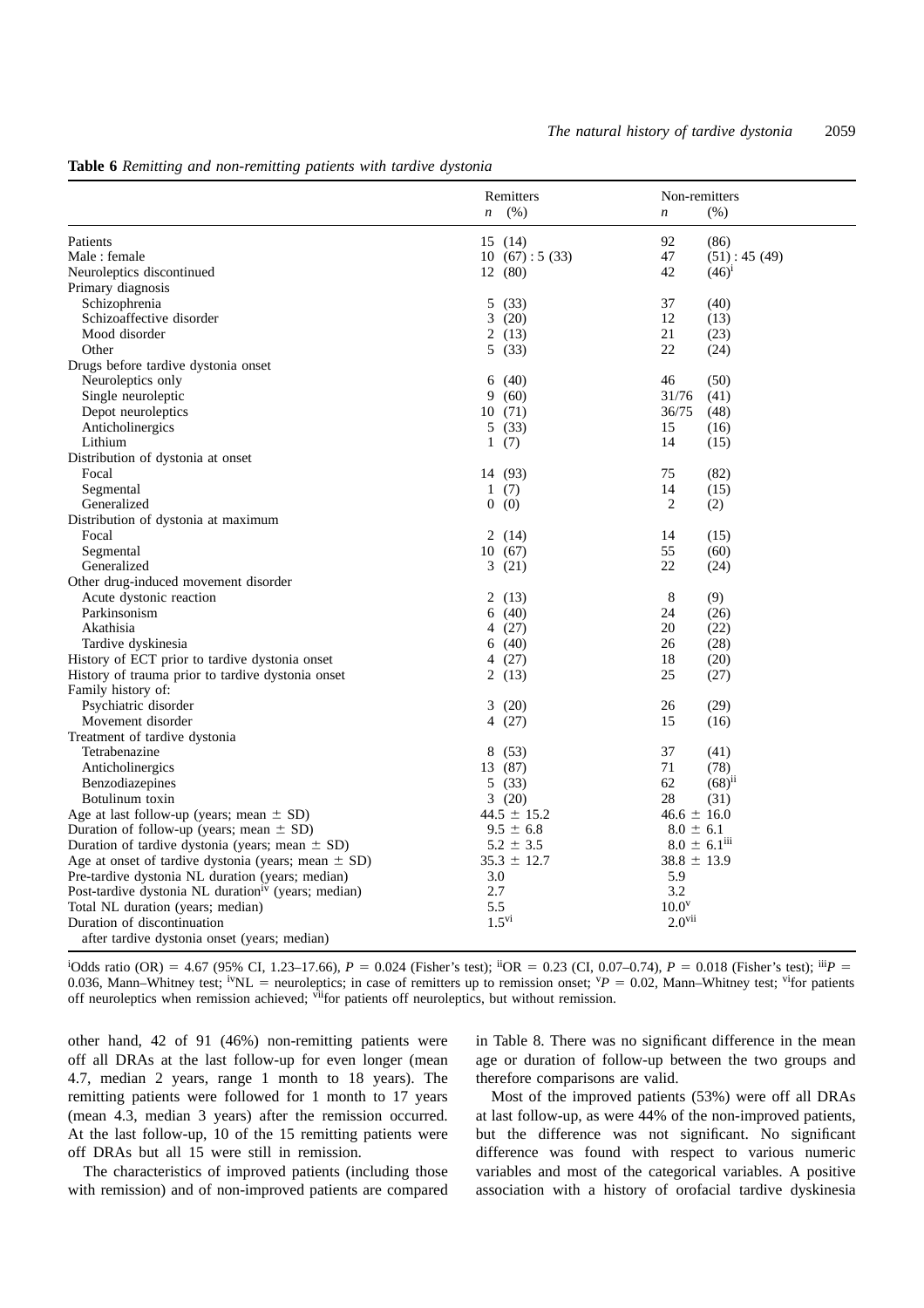## 2060 *V. Kiriakakis* et al.

| Age at onset (years) No. of patients |    | No. of remitting<br>patients $(\%)$ |        |  |
|--------------------------------------|----|-------------------------------------|--------|--|
| $13 - 20$                            | 14 | 1                                   | (7.1)  |  |
| $21 - 30$                            | 18 | 5                                   | (27.8) |  |
| $31 - 40$                            | 30 | 6                                   | (20.0) |  |
| $41 - 50$                            | 22 |                                     | (4.5)  |  |
| $51 - 60$                            | 15 |                                     | (6.7)  |  |
| >60                                  |    |                                     | (14.3) |  |
| Unknown                              |    | $\theta$                            | (0.0)  |  |

**Table 7A** *Remission and age at onset of tardive dystonia*

 $\chi^2$  (for trend) = 0.9, *P* = 0.34.

**Table 7B** *Remission and duration on DRAs before tardive dystonia onset*

| Time on DRAs after No. of patients<br>onset (years) |    |            | No. of remitting<br>patients (%) |
|-----------------------------------------------------|----|------------|----------------------------------|
| $0 - 4$<br>$\geq 4$                                 | 47 | $11-$      | (23.4)                           |
|                                                     | 56 |            | (7.1)                            |
| Unknown                                             |    | $^{\circ}$ | (0.0)                            |

Odds ratio = 3.97 (95% CI = 1.2–13.4),  $P = 0.02$  by Fisher's test.

**Table 7C** *Remission and time on DRAs after tardive dystonia onset*

| Time on DRAs after No. of patients<br>onset (years) |    |    | No. of remitting<br>patients $(\%)$ |
|-----------------------------------------------------|----|----|-------------------------------------|
| $0 - 5$<br>>5                                       | 65 | 12 | (18.5)                              |
|                                                     | 38 | 3  | (7.9)                               |
| Unknown                                             |    |    | (0.0)                               |

Odds ratio = 2.6 (95% CI = 0.7–10),  $P = 0.16$  by Fisher's test.

**Table7D** *Remission and total time on DRAs*

| Time on DRAs after No. of patients<br>onset (years)      |                            | No. of remitting<br>patients (%)                          |
|----------------------------------------------------------|----------------------------|-----------------------------------------------------------|
| $0 - 5$<br>$>5 - 10$<br>$>10-15$<br>$>15-20$<br>$>20-30$ | 27<br>29<br>18<br>12<br>14 | 6(22.2)<br>7(24.1)<br>(5.6)<br>(0.0)<br>$\theta$<br>(7.1) |
| Unknown                                                  |                            | (0.0)                                                     |

 $\chi^2$  (for trend) = 4.7, *P* = 0.03.

was noted, improved patients having developed this more frequently than non-improved patients. A significant negative association was found with a history of use of DRAs only (before the onset of dystonia).

#### **Discussion**

Today, tardive dystonia is established as a syndrome separate from, but sometimes co-existent with, classical orobuccolingual tardive dyskinesia. Its phenomenology has

been explored in previous case series involving small numbers of subjects with a short follow-up time. Our study also has limitations because of its retrospective design and its tertiary referral centre setting which can cause a referral bias. Nevertheless, it has provided some clues to the frequency, predisposing risk factors, response to treatment and outcome of tardive dystonia.

# *Epidemiology*

There have been nine cross-sectional studies on tardive dystonia in psychiatric in-patients (Friedman *et al*., 1987; Gureje, 1989; Sethi *et al*., 1990; Inada *et al*., 1991; Chiu *et al*., 1992; Micheli *et al*., 1993; Pourcher *et al*.,1995; Raja, 1995; Van Harten *et al*., 1996), one study in psychiatric outpatients (Sachdev, 1991) and one with a mixed (out-patient and in-patient) psychiatric population (Yassa *et al*., 1986). The reported prevalence of tardive dystonia has ranged from 0.5% to 21.6%, with only three studies reporting a prevalence above 5%. Out of a total of 4166 psychiatric patients exposed to DRAs in all these 11 studies, 113 (2.7%) had developed tardive dystonia.

# *Sex and age differences*

Male predominance (average 1.2 : 1) has been a consistent finding in almost all case series. This difference could simply reflect the sex difference in age at onset of schizophrenia and schizoaffective disorder, which in our cohort were the most frequent diagnoses in patients who developed DRArelated dystonia. Both these disorders (but not affective psychoses) occur earlier in men, and men are given DRAs earlier than women (Loranger, 1984; Hare, 1987; Angermeyer and Kuhn, 1988; Channon, 1993). This could explain why men develop tardive dystonia earlier than females, and to some extent after a shorter duration of exposure to DRAs. Sex and age may therefore be risk factors for developing tardive dystonia.

# *Psychiatric diagnoses*

The role the primary diagnosis may play in the development of tardive dystonia has not been explored in previous studies. In a total of 249 tardive dystonia patients from seven studies (including ours, Burke *et al*., 1982; Gimenez-Roldan *et al*., 1985; Kang *et al*., 1986; Gardos *et al*., 1987*a*; Wojcik *et al*., 1991; Sachdev, 1993*a*), 51% had schizophrenia or schizoaffective disorder, 30% mood disorders and 19% minor psychiatric disorders (e.g. anxiety disorders and personality disorders), or non-psychiatric disorders. Thus, the development of tardive dystonia is not exclusively restricted to patients with major psychiatric disorders.

Schizophrenic patients have accounted for only half of the tardive dystonia cases in the reported series. Its overall prevalence among 835 schizophrenics in four studies (Gureje, 1989; Inada *et al*., 1991; Sachdev, 1991; Raja, 1995) was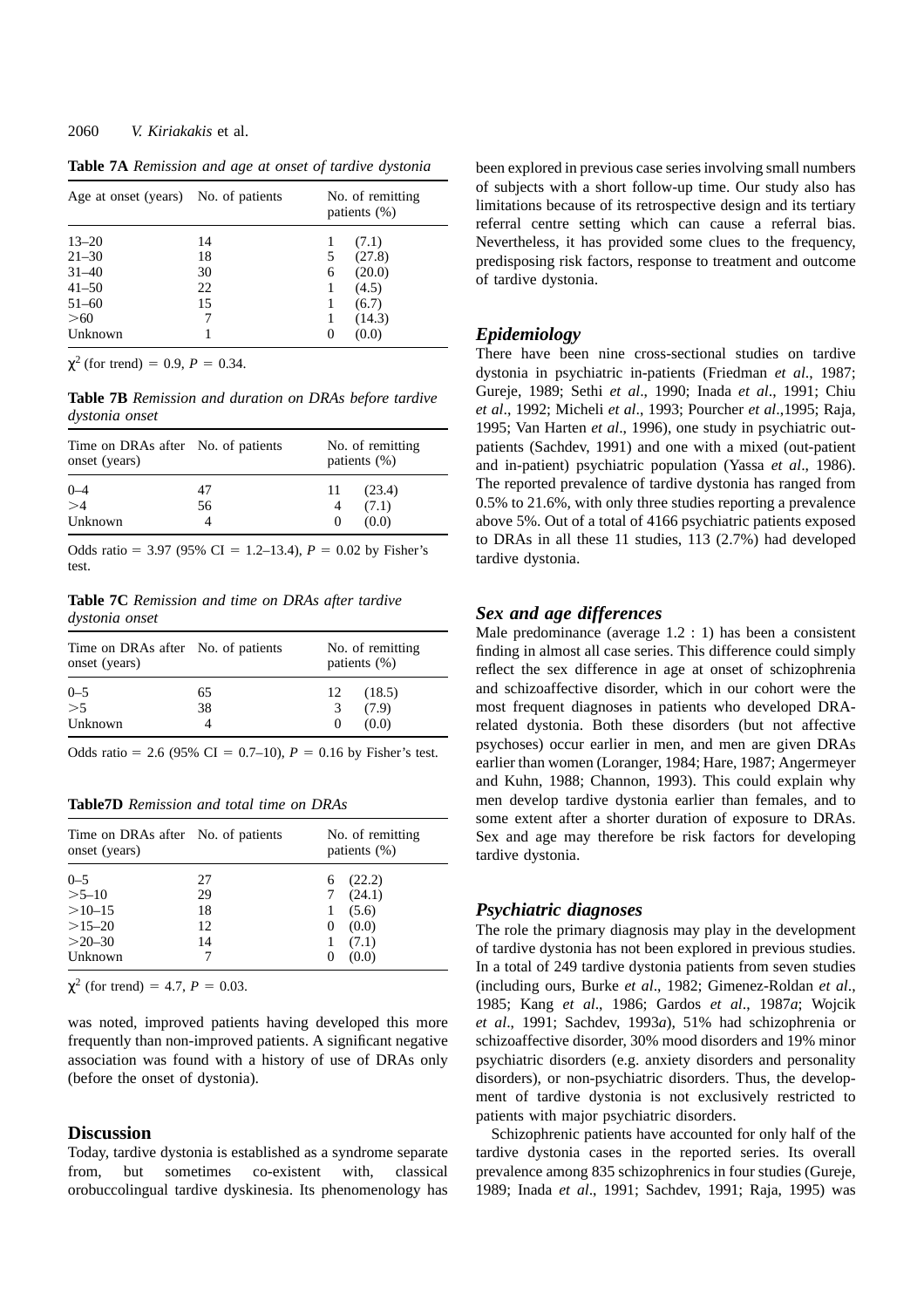|                                                         | Improved        | Non-improved             |
|---------------------------------------------------------|-----------------|--------------------------|
|                                                         | (%)<br>n        | (% )<br>$\boldsymbol{n}$ |
| Patients                                                | 57 (53)         | 50 (47)                  |
| Gender                                                  |                 |                          |
| Male                                                    | 30 (53)         | 27 (54)                  |
| Female                                                  | 27 (47)         | 23 (46)                  |
| Neuroleptics discontinued                               | 30(53)          | 22 (45)                  |
| Primary diagnosis                                       |                 |                          |
| Schizophrenia                                           | 20 (35)         | 22 (44)                  |
| Schizoaffective disorder                                | 9(16)           | 6(12)                    |
| Mood disorder                                           | 16(28)          | 7(14)                    |
| Other                                                   | 12(21)          | 15(30)                   |
| Drugs before tardive dystonia onset                     |                 |                          |
| Neuroleptics only                                       | 22 (39)         | $30(60)*$                |
| Single neuroleptic                                      | 25/50 (50)      | 15/41 (37)               |
| Depot neuroleptics                                      | 29/48 (60)      | 17/41(41)                |
| Anticholinergics                                        | 13 (23)         | 7(14)                    |
| Lithium                                                 | 9(16)           | 6(12)                    |
| Distribution of dystonia at onset                       |                 |                          |
| Focal                                                   | 50 (88)         | 39 (78)                  |
| Segmental                                               | 6(11)           | 9(18)                    |
| Generalized                                             | 1(2)            | 1(2)                     |
| Distribution of dystonia at maximum                     |                 |                          |
| Focal                                                   | 9 (16)          | 7(14)                    |
| Segmental                                               | 36 (63)         | 29 (58)                  |
| Generalized                                             | 12(21)          | 13 (26)                  |
| Other drug-induced movement disorder                    |                 |                          |
| Acute dystonic reaction                                 | 8(14)           | 2 $(4)$                  |
| Parkinsonism                                            | 15(26)          | 15(30)                   |
| Akathisia                                               | 13(23)          | 11(22)                   |
| Tardive dyskinesia                                      | $22(39)*$       | $10(20)**$               |
| History of ECT prior to tardive dystonia onset          | 14(25)          | 8(16)                    |
| History of trauma prior to tardive dystonia onset       | 15 (26)         | 12(24)                   |
| Family history of                                       |                 |                          |
| psychiatric disorder                                    | 16 (28)         | 13 (26)                  |
| movement disorder                                       | 13 (23)         | 6(12)                    |
| Treatment of tardive dystonia                           |                 |                          |
| Tetrabenazine                                           | 25 (44)         | 20 (40)                  |
| Anticholinergics                                        | 44 (77)         | 40 (80)                  |
| Benzodiazepines                                         | 37 (65)         | 30(60)                   |
| Botulinum toxin                                         | 18 (32)         | 13 (26)                  |
| Age at last follow-up (years; mean $\pm$ SD)            | $46.7 \pm 16.3$ | $45.9 \pm 15.3$          |
| Total duration of follow-up                             |                 |                          |
| from tardive dystonia onset (years; mean $\pm$ SD)      | $9.1 \pm 6.4$   | $7.1 \pm 5.8$            |
| Duration of tardive dystonia (years; mean $\pm$ SD)     | $8.0 \pm 6.0$   | $7.1 \pm 5.8$            |
| Age at onset of tardive dystonia (years; mean $\pm$ SD) | $37.9 \pm 13.3$ | $38.8 \pm 14.2$          |
| Duration on neuroleptics                                |                 |                          |
| prior to tardive dystonia onset (years; median)         | 4.2             | 6.0                      |
| Duration on neuroleptics                                |                 |                          |
| after tardive dystonia onset (years; median)            | 3.5             | 2.7                      |
| Total duration on neuroleptics (years; median)          | 9.0             | 10.0                     |
| Duration of discontinuation                             | 3.0             | 2.0                      |
| after tardive dystonia onset (years; median)            |                 |                          |

**Table 8** *Improved*<sup>1</sup> *and non-improved tardive dystonia patients at last follow-up*

<sup>1</sup>All patients with improvement (mild, moderate) or remission (partial, complete) at last follow-up.  $*P = 0.04$ , odds ratio = 0.42 (95% CI, 0.19–0.91);  $*P = 0.056$ , odds ratio = 2.5 (95% CI, 1.05–6.02).

2.8% (range 2–5.6%), which is the same as that among psychiatric patients in general. Mood disorders may predispose patients to develop classical tardive dyskinesia (Davis *et al*., 1976; Rosenbaum *et al*., 1977; Rush *et al*., 1982; Wolf *et al*., 1982; Yassa *et al*., 1984, 1992; Mukherjee *et al*., 1986; Gardos *et al*., 1987*b*; Casey, 1988;), and it has been speculated that they may also predispose patients to develop tardive dystonia (Yadalam *et al*., 1990; Gabellini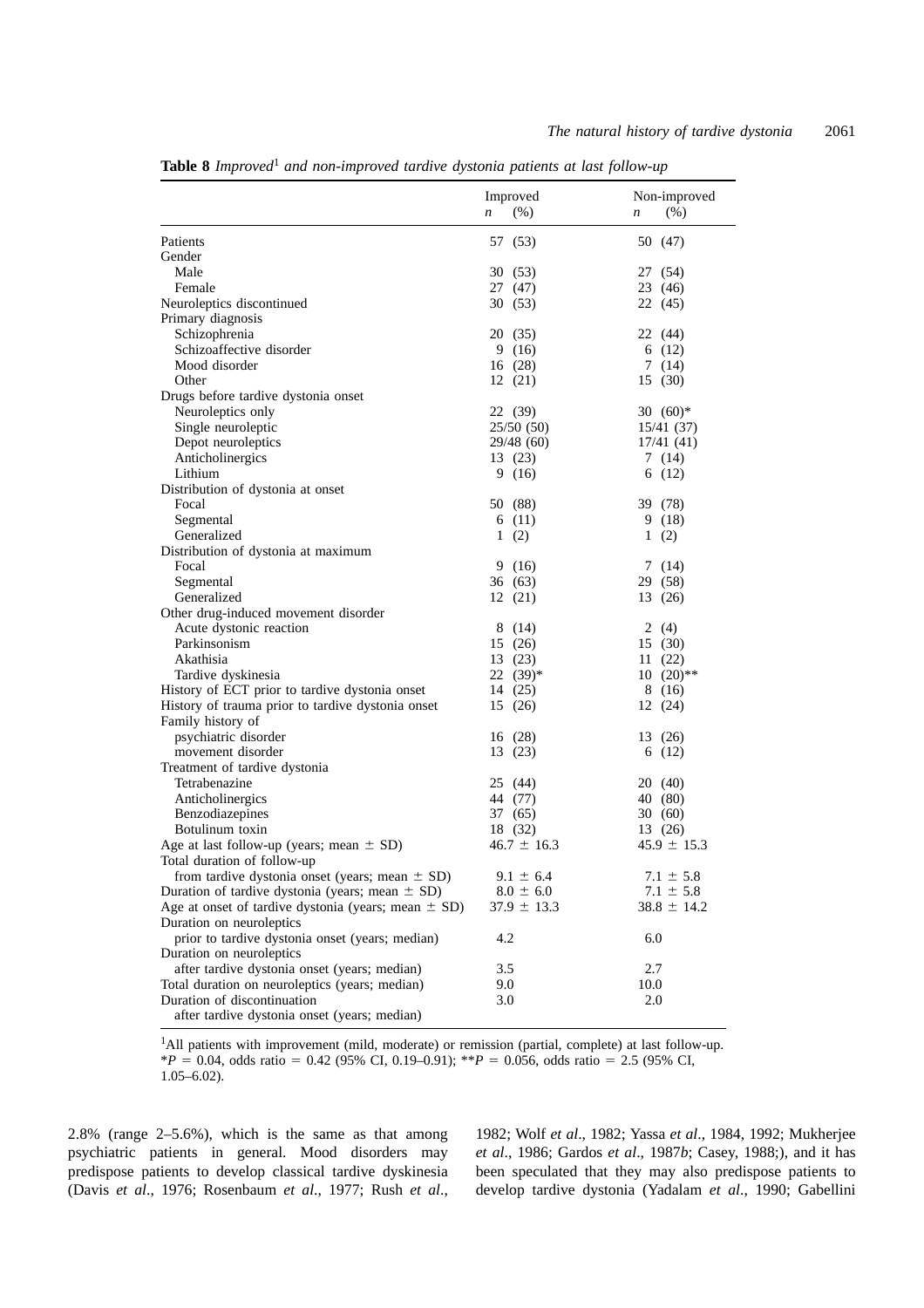*et al*., 1992). However, none of 114 patients with mood disorders in three prevalence studies (Gureje, 1989; Inada *et al*., 1991; Raja, 1995) developed tardive dystonia. Raja (1995), in a study of 200 psychiatric in-patients, concluded that psychiatric diagnosis was not associated with an increased risk of developing classical tardive dyskinesia or tardive dystonia.

# *Neuroleptic drugs and duration of exposure*

Many different drugs were implicated in the development of tardive dystonia in our patients. We cannot conclude that certain drugs are more toxic than others, since the order of frequency we found may simply reflect the frequency of their prescription. However, even neuroleptics conventionally considered 'safe' (e.g. sulpiride or thioridazine) were among the 'offending' drugs. Sulpiride-induced tardive dystonia has been reported previously in a single case (Miller and Jankovic, 1990), and antiemetic drugs such as prochloperazine (four cases) and metoclopramide (two cases), frequently prescribed in the non-psychiatric population for vertigo, nausea, vomiting or other gastrointestinal complaints, were also 'offending' drugs in our series. Both prochlorperazine and metoclopramide individually and in combination have been reported to cause tardive dystonia (Chateau *et al*., 1966; Kang *et al*., 1986; Miller and Jankovic, 1989; Factor and Matthews, 1991). In five of our patients, the 'offending' drug was a formulation of a neuroleptic (fluphenazine or perphenazine) combined with an antidepressant ('Minipress' and 'Minitran' are the common trade names).

No individual classical DRA appears to be without risk of provoking tardive dystonia. This is an important issue, since 22 (21%) of our patients were prescribed neuroleptics for conditions, psychiatric or other, for which there was no indication for their use (e.g. anxiety disorder), or when alternative drugs were available (e.g. vertigo and nausea) and only three of them remitted.

Our findings are also consistent with the observation of Burke *et al*. (1982) and Kang *et al*. (1986) that there is no safe period after the introduction of DRAs regarding the risk for developing tardive dystonia.

## *Phenomenology of tardive dystonia*

The phenomenology of tardive dystonia can be indistinguishable from that of primary (idiopathic) dystonia (Kang *et al*., 1986). However, these authors suggested that retrocollis and trunk hyperextension seemed to occur more frequently in tardive than in primary dystonia. We found that retrocollis and antecollis were more frequent in tardive than in primary cervical dystonia. Another intriguing, but unexplained, finding was the right-sided predominance of torticollis in tardive cervical dystonia. Also, trunk hyperextension seems to occur more commonly in tardive dystonia than in patients with adult onset primary axial dystonia, who commonly have flexion spasms (Bhatia *et al*.,

1997). Thus, differences in the clinical pictures of tardive and primary dystonia seem to exist.

#### *Outcome of tardive dystonia*

One aim of our study was to provide data on the long-term prognosis of this disorder and to identify factors possibly related to outcome.

Unfortunately, once developed, tardive dystonia is usually persistent. After a mean of ~8.5 years follow-up, only 15 (14%) of our patients had a remission. Only four of the 15 patients remitted after  $>8.5$  years from onset. Similar remission rates of 12% and 7.5% were reported by Burke *et al*. (1982) and Kang *et al*. (1986), respectively, but with much shorter follow-up times. Putting together all the reported case series (Table 9), the overall remission rate is  $\sim$ 10% (21) out of 231 patients) after an mean follow-up period of 6.6 years.

The discontinuation of all DRAs seems to be the most important factor related to remission, although the statistical association was not very strong in our series. Permanent discontinuation of DRAs increased the chances of remission fourfold; 12 out of 54 patients (22%) in whom DRAs were withdrawn remitted versus three out of 52 patients who continued them. Even discontinuation of DRAs for any period after the onset of their tardive dystonia, increased the patient's chances of remission compared with those who continued to take neuroleptics.

Another factor related to remission was the total duration of DRA treatment (Table 7D). Patients with  $\leq 10$  years on DRAs had five times more chance to remit than those with  $>10$  years exposure. Tardive dystonia is likely to be permanent in patients who continue on DRAs for  $>10$  years. Almost half of our patients had experienced no improvement of dystonia at last follow-up as also noted in all previous studies. A few of our patients had worsened many years later, despite the conventional belief that tardive dystonia progresses over months to a few years but remains static thereafter.

None of the various treatments used in our patients seemed to influence the final overall outcome of tardive dystonia. It is debatable whether clozapine has any special therapeutic effect in tardive dystonia as some reports have claimed (Van Putten *et al*., 1990; Lieberman *et al*., 1991; Lamberti and Bellnier, 1993; Trugman *et al*., 1994; Friedman, 1994; Adityanjee and Estrera, 1996); instead the withdrawal of other neuroleptics may account for the improvement at least in some of these reported cases (Friedman, 1994). Botulinum toxin seems to exert the same symptomatic relief in tardive as in primary focal dystonia (Kiriakakis *et al*., 1997). The significant negative association between the occurrence of remission and use of benzodiazepines was probably due to reverse causality, since non-remitting patients were more likely to use benzodiazepines as a second line treatment.

The persistence of tardive dystonia, and the association of remission with duration of neuroleptic use and withdrawal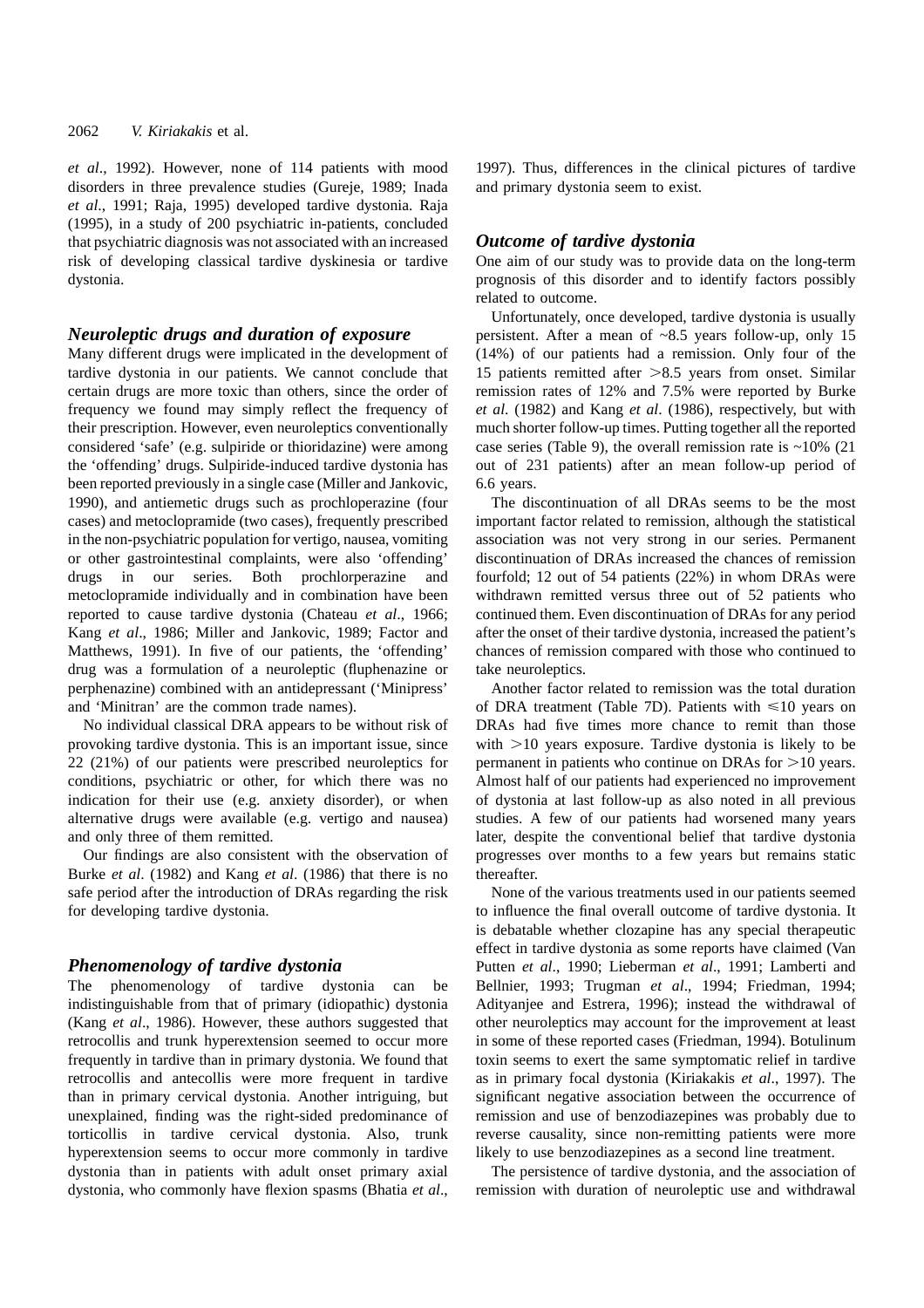| Study                        | Patients<br>(n)    | Follow-up from<br>onset (years) $*$ | Follow-up from DRA<br>withdrawal (years)* | Remitting<br>patients $(n)$ |
|------------------------------|--------------------|-------------------------------------|-------------------------------------------|-----------------------------|
| Burke <i>et al.</i> (1982)   | 42 $(9^{\dagger})$ |                                     | 1.5                                       | $5(1^{\frac{1}{4}})$        |
| Gimenez-Roldan et al. (1985) |                    | 4.7                                 | n.s.                                      |                             |
| Kang <i>et al.</i> (1986)    | 67                 | $-4.8$                              | 2.8                                       |                             |
| Gardos et al. (1987a)        | 10                 | ~15.2                               | n.s.                                      |                             |
| Wojcik <i>et al.</i> (1991)  | 29                 | 7.3                                 | n.s.                                      |                             |
| Kiriakakis et al. (1997)     | 107                | 8.3                                 | 3.9                                       |                             |

**Table 9** *Remission rates of tardive dystonia reported in various studies*

\*Means. †Excluding 16 and 17 patients followed up later by Kang *et al*. (1986) and Kiriakakis *et al*. (1997), respectively. ‡Excluding one and three patients followed-up later by Kang *et al.* (1986) and Kiriakakis *et al.* (1997), respectively. Approximation (~) = not stated explicitly, but calculated by us;  $n.s. = not stated at all.$ 

of DRAs, suggests that the pathogenic changes causing tardive dystonia may be rendered irreversible after long-term use of such drugs. There is some evidence that DRAs may exert toxic effects on neurons and interference with cell membrane function and inhibition of respiratory chain enzymes (Desci, 1961; Richter, 1965). Recent findings point to a relationship between DRAs and free radicals, indicated by products of enhanced lipid peroxidation in the CSF of some patients taking phenothiazines (Pall *et al*., 1987; Halliwell and Gutteridge, 1989). Prolonged neuroleptic use could lead to increased free radical formation, by increased catecholamine metabolism and production of hydrogen peroxide or by increasing brain iron (Borg and Cotzias, 1962; Rajan *et al*., 1974; Lohr *et al*., 1987, 1988; Cadet and Lohr, 1989; Lohr, 1991; Halliwell and Gutteridge, 1989; Ben-Shachar *et al*., 1994). Increased caudate nucleus iron and manganese concentrations have been demonstrated in guinea pigs treated chronically with chlorpromazine (Weiner *et al*., 1977). Neuropathological studies (Campbell *et al*., 1985) and MRI findings (Bartzokis *et al*., 1990) have indicated increased basal ganglia iron levels in tardive dyskinesia patients. Finally, clinical studies have suggested the efficacy of vitamin E, an antioxidant and a free radical scavenger, in the treatment of classical tardive dyskinesia (Lohr *et al*., 1987; Elkashef *et al*., 1990; Egan *et al*., 1992; Dabiri *et al*., 1994).

Pathological evidence for the neurotoxicity of neuroleptics has been found in some animal studies. Striatal cell loss (Nielsen and Lyon, 1978) and altered striatal synaptic patterns (Benes *et al*., 1985) have been reported in rats after prolonged treatment with neuroleptics. Neuropathological studies in tardive dyskinesia patients have shown neuronal loss and gliosis in areas of the basal ganglia (Roizin *et al*., 1959, Hunter *et al*., 1968; Christensen *et al*., 1970; Jellinger, 1977; Kaufman, 1977). Brain CT (Bartels and Themelis, 1983) and MRI studies (Bartzokis *et al*., 1990; Mion *et al*., 1991) have been reported to show various basal ganglia structural changes in patients with tardive dyskinesia, and a recent PET study revealed altered basal ganglia metabolic patterns (Pahl *et al*., 1995).

Is DRA treatment alone sufficient to cause chronic, persistent dystonia, or is tardive dystonia the chance occurrence of primary dystonia in a population of psychiatric patients? A related question is whether DRAs trigger the development of tardive dystonia in individuals who are in some way predisposed to develop this disorder. For example, do these patients carry a gene for primary dystonia, with DRAs triggering the condition? The prevalence of all primary dystonias in the general population of Rochester, Minn., USA has been reported to be 329 per million (Nutt *et al*., 1988) which can be doubled to 658 per million given the fact that in a UK genetic study of primary dystonia, half of identified cases with secondary dystonia were previously unrecognized (Fletcher *et al*., 1990). The lowest reported prevalence of tardive dystonia in psychiatric patients exposed to neuroleptics is 1.5% (Friedman *et al*., 1987), far higher than that in the general population, suggesting a causal role of DRAs in the aetiology of tardive dystonia.

However, the fact that tardive dystonia is not a common side effect of DRAs suggests some underlying vulnerability. Sachdev (1993*b*) found that tardive dystonia patients more frequently had a history of a prior acute dystonic reaction (40% of his 15 patients) and 'essential' tremor (26.7% of his patients) than patients with classical tardive dyskinesia. However, out of 198 patients from our present study and those of Burke *et al*. (1982), Kang *et al*. (1986) and of Sachdev (1993*a*), only 10% had a history of an acute dystonic reaction, a figure similar to that reported for the general psychiatric population (Comaty, 1993). A history of 'essential' tremor prior to dystonia onset was noted in only 3.5% of the 198 patients.

One hypothesis is that these patients with tardive dystonia may be carrying a gene for dystonia whose expression is triggered by DRAs. Since the genetic contribution to adultonset primary dystonias is not clear, it is difficult to examine this hypothesis. However, if one assumes that all adult-onset idiopathic dystonia cases are genetic, the calculated crude prevalence of dystonia gene(s) carriers would be  $<6000$  per million (0.6%) of the general population. Even this figure is lower than the prevalence of dystonia in DRA-treated psychiatric patients, suggesting that a genetic predisposition to primary dystonia cannot wholly explain the occurrence of tardive dystonia. Moreover, a recent genetic study found that none of 15 Ashkenazi Jewish patients with tardive dystonia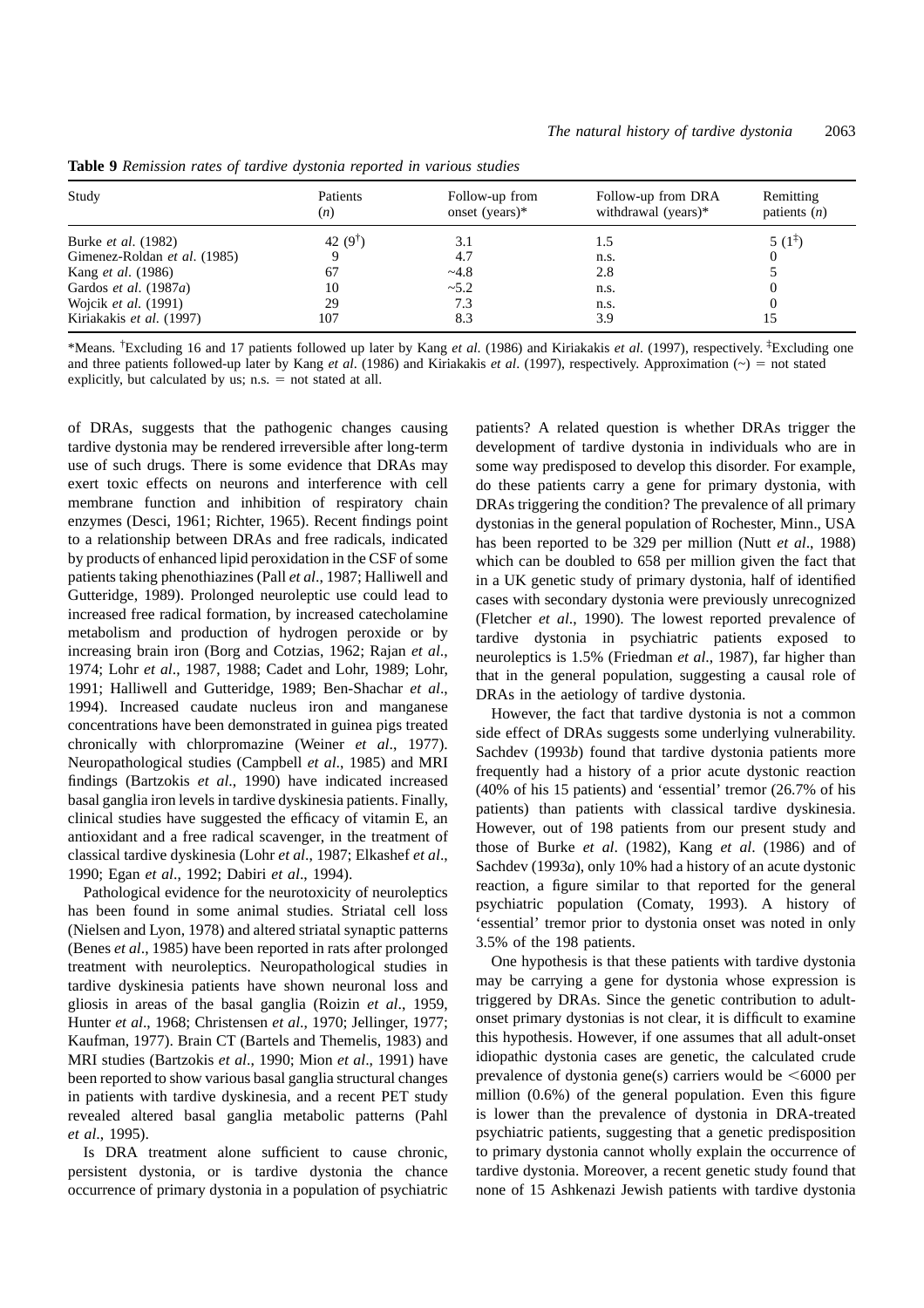carried the founder mutation of the DYT1 gene (Bressman *et al*., 1997).

However, from our study, there are some hints suggesting that an underlying vulnerability, and possibly a genetic predisposition, may exist, at least in some patients. (i) Two out of 20 first-degree relatives with psychiatric illness who had used DRAs, had also developed tardive dystonia, giving a 10% prevalence, which is higher than that estimated in the general psychiatric population. There are no other reports in the literature of familial occurrence of tardive dystonia. Two other first-degree relatives had a history of classical tardive dyskinesia. Familial-genetic predisposition for classical tardive dyskinesia has been suggested because of reports of patient–relative pairs (Yassa and Ananth, 1981; Weinhold *et al*., 1981;Waddington and Youssef, 1987). Also, familial occurrence of acute dystonic reactions has been reported (Guala *et al*., 1992). (ii) There was a history of trauma just before the onset of dystonia in three of our patients. We know that trauma may precipitate dystonia in patients with a pre-existing liability which is likely to be genetic (Fletcher *et al*., 1991). Therefore it remains possible that another dystonia gene is involved in at least some of the tardive dystonia patients.

# *Conclusions*

The main conclusions from our study can be summarized as follows. (i) Tardive dystonia can develop at any time between 4 days and 23 years after exposure to DRAs and there is no 'safe' period. (ii) Young males seem to be particularly predisposed. (iii) Tardive dystonia occurs in those with psychiatric illness but also in those with other conditions. (iv) The nature of the psychiatric illness does not seem to predispose to the development of tardive dystonia. (v) There are no 'safe' DRAs, as all classes were implicated in causing tardive dystonia. (vi) Although the majority had a focal onset involving the craniocervical region, tardive dystonia tended to spread over the next 1–2 years and resulted in segmental or generalized dystonia in most cases. Patients with a younger onset had a higher chance of the dystonia spreading to involve their legs. (vii) Retrocollis, antecollis and torticollis to the right were significantly more common in tardive dystonia than in primary cervical dystonia. (viii) Once developed, tardive dystonia is a very persistent disorder with a low remission rate of only 14%. (ix) Discontinuation of DRAs increases the chances of remission fourfold. (x) Tardive dystonia is probably irreversible in patients who have been on neuroleptics for  $>10$  years. (xi) Except for botulinum toxin injections, which offered symptomatic relief, none of the various drug treatments tried were found to be consistently beneficial. (xii) Only a very small proportion of patients receiving DRAs develop tardive dystonia, but whether they have an underlying susceptibility and whether that is genetic or due to other factors remains unanswered.

#### **References**

Adityanjee, Estrera AB. Successful treatment of tardive dystonia with clozapine [letter]. Biol Psychiatry 1996; 39: 1064–5.

Angermeyer MC, Kuhn L. Gender differences in age at onset of schizophrenia: an overview [Review]. Eur Arch Psychiatry Neurol Sci 1988; 237: 351–64.

Bartels M, Themelis J. Computerized tomography in tardive dyskinesia: evidence of structural abnormalities in the basal ganglia system. Arch Psychiatry Nervenkr 1983; 233: 371–9.

Bartzokis G, Garber HJ, Marder SR, Olendorf WH. MRI in tardive dyskinesia: shortened left caudate T2. Biol Psychiatry 1990; 28: 1027–36.

Benes FM, Paskevich PA, Davidson J, Domesick VB. The effects of haloperidol on synaptic patterns in the rat striatum. Brain Res 1985; 329: 265–73.

Ben-Shachar D, Livne E, Spanier I, Leenders KL, Youdim MB. Typical and atypical neuroleptics induce alteration in blood-brain barrier and brain 59FeCl3 uptake. J Neurochem 1994; 62: 1112–8.

Bhatia KP, Quinn NP, Marsden CD. Clinical features and natural history of axial predominant adult onset primary dystonia. J Neurol Neurosurg Psychiatry 1997; 63: 788–91.

Borg DC, Cotzias GC. Interaction of trace metals with phenothiazine drug derivatives. ll. Formation of free radicals. Proc Natl Acad Sci USA 1962; 48: 623–42.

Bressman SB, De Leon D, Raymond D, Greene PE, Brin MF, Fahn S, et al. Secondary dystonia and the DYT1 gene. Neurology 1997; 48: 1571–7.

Burke RE, Fahn S, Jankovic J, Marsden CD, Lang AE, Gollomp S, et al. Tardive dystonia: late-onset and persistent dystonia caused by antipsychotic drugs. Neurology 1982; 32: 1335–46.

Cadet JL, Lohr JB. Possible involvement of free radicals in neuroleptic-induced movement disorders: evidence from treatment of tardive dyskinesia with vitamin E. [Review]. Ann NY Acad Sci 1989; 570: 176–85.

Campbell WG, Raskind MA, Gordon T, Shaw CM. Iron pigment in the brain of a man with tardive dyskinesia. Am J Psychiatry 1985; 142: 362–5.

Casey DE. Affective disorders and tardive dyskinesia. [Review]. Encephale 1988; 14 Spec No: 221–6.

Channon RA. Schizophrenia. In: Flaherty JA, Davis JM, Janicak PG, editors. Psychiatry: diagnosis and therapy. Norwalk (CT): Appleton and Lange; 1993. p. 91–120.

Chateau R, Fau R, Groslambert R, Perret J. Apropos of a case of irreversible spasmodic torticollis occurring during treatment by neuroleptics. [French]. Rev Neurol (Paris)1966; 114: 65–8.

Chiu H, Shum P, Lau J, Lam L, Lee S. Prevalence of tardive dyskinesia, tardive dystonia, and respiratory dyskinesia among Chinese psychiatric patients in Hong Kong. Am J Psychiatry 1992; 149: 1081–5.

Christensen E, Moller JE, Faurbye A. Neuropathological investigation of 28 brains from patients with dyskinesia. Acta Psychiatr Scand 1970; 46: 14–23.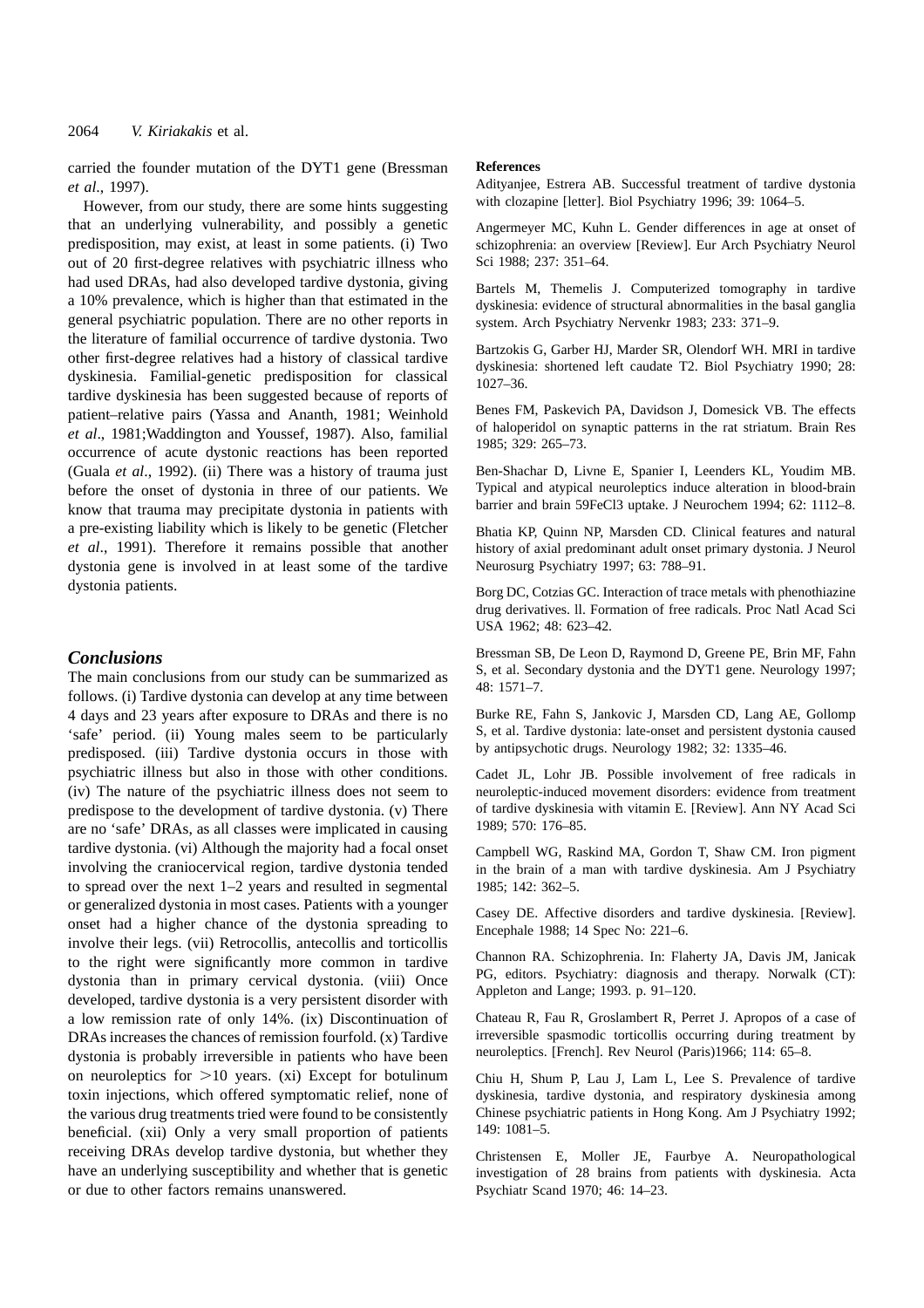Comaty JE Movement disorders. In: Flaherty JA, Davis JM, Janicak PG, editors. Psychiatry: diagnosis and therapy. Norwalk (CT): Appleton and Lange; 1993. p. 449–63.

Dabiri LM, Pasta D, Darby JK, Mosbacher D. Effectiveness of vitamin E for treatment of long-term tardive dyskinesia. Am J Psychiatry 1994; 151: 925–6.

Davis KL, Berger PA, Hollister LE. Tardive dyskinesia and depressive illness. Psychopharmacol Commun 1976; 2: 125–30.

Decsi L. Further studies on the metabolic background of tranquilizing drug action. Psychopharmacologia 1961; 2: 224–42.

Egan MF, Hyde TM, Albers GW, Elkashef A, Alexander RC, Reeve A, et al. Treatment of tardive dyskinesia with vitamin E [see comments]. Am J Psychiatry 1992; 149: 773–7. Comment in: Am J Psychiatry 1993; 150: 991–3.

Elkashef AM, Ruskin PE, Bacher N, Barrett D. Vitamin E in the treatment of tardive dyskinesia [see comments]. Am J Psychiatry 1990; 147: 505–6. Comment in: Am J Psychiatry 1991; 148: 279.

Factor SA, Matthews MK. Persistent extrapyramidal syndrome with dystonia and rigidity caused by combined metoclopramide and prochlorperazine therapy. South Med J 1991; 84: 626–8.

Fletcher NA, Harding AE, Marsden CD. A genetic study of idiopathic torsion dystonia in the United Kingdom. Brain 1990; 113: 379–95.

Fletcher NA, Harding AE, Marsden CD. The relationship between trauma and idiopathic torsion dystonia. J Neurol Neurosurg Psychiatry 1991; 54: 713–7.

Friedman JH. Clozapine treatment of psychosis in patients with tardive dystonia: report of three cases. Mov Disord 1994; 9: 321–4.

Friedman JH, Kucharski LT, Wagner RL. Tardive dystonia in a psychiatric hospital. J Neurol Neurosurg Psychiatry 1987; 50: 801–3.

Gabellini AS, Pezzoli A, De Massis P, Sacquegna T. Veraliprideinduced tardive dystonia in a patient with bipolar psychosis. Ital J Neurol Sci 1992; 13: 621–3.

Gardos G, Cole JO, Salomon M, Schniebolk S. Clinical forms of severe tardive dyskinesia. Am J Psychiatry 1987a; 144: 895–902.

Gardos G, Cole JO, Schniebolk S, Salomon M. Comparison of severe and mild tardive dyskinesia: implications for etiology. J Clin Psychiatry 1987b; 48: 359–62.

Gimenez-Roldan S, Mateo D, Bartolome P. Tardive dystonia and severe tardive dyskinesia. A comparison of risk factors and prognosis. Acta Psychiatr Scand 1985; 71: 488–94.

Guala A, Mittino D, Ghini T, Quazza G. Are metoclopramide dystonias familial? [Italian]. Pediatr Med Chir 1992; 14: 617–8.

Gureje O. The significance of subtyping tardive dyskinesia: a study of prevalence and associated factors. Psychol Med 1989; 19: 121–8.

Halliwell B, Gutteridge JMC. Free radicals in biology and medicine. 2nd ed. Oxford: Clarendon Press 1989.

Hare EH. Epidemiology of schizophrenia and affective psychoses. [Review]. Br Med Bull 1987; 43: 514–30.

Hunter R, Blackwood W, Smith MC, Cumings JN. Neuropathological findings in three cases of persistent dyskinesia following phenothiazine medication. J Neurol Sci 1968; 7: 263–73.

Inada T, Yagi G, Kaijima K, Ohnishi K, Kamisada M, Rockhold RW. Clinical variants of tardive dyskinesia in Japan. Jpn J Psychiatry Neurol 1991; 45: 67–71.

Jellinger K. Neuropathologic findings after neuroleptic long-term therapy. In: Roizin L, Shiraki H, Grêevic N, editors. Neurotoxicology. New York: Raven Press; 1977. p. 25–41.

Kang UJ, Burke RE, Fahn S. Natural history and treatment of tardive dystonia. Mov Disord 1986; 1: 193–208.

Kaufman MA. Alternative diagnosis to tardive dyskinesia: Neuropathologic findings in three suspected cases. In: Roizin L, Shiraki H, Grêevic N, editors. Neurotoxicology. New York: Raven Press; 1977.

Keegan DL, Rajput AH. Drug induced dystonia tarda: treatment with L-dopa. Dis Nerv Syst 1973; 34: 167–9.

Kiriakakis V, Bhatia K, Quinn NP, Marsden CD. Botulinum toxin treatment of tardive syndromes [abstract]. Movement Disorders 1997; 12: 27.

Lamberti JS, Bellnier T. Clozapine and tardive dystonia. J Nerv Ment Dis 1993; 181: 137–8.

Lieberman JA, Saltz BL, Johns CA, Pollack S, Borenstein M, Kane J . The effects of clozapine on tardive dyskinesia. Br J Psychiatry 1991; 158: 503–10.

Lohr JB. Oxygen radicals and neuropsychiatric illness–some speculations. Arch Gen Psychiatry 1991; 48: 1097–106.

Lohr JB, Cadet JL, Lohr MA, Jeste DV, Wyatt RJ. α-Tocopherol in tardive dyskinesia [letter]. Lancet 1987; 1: 913–4.

Lohr JB, Cadet JL, Lohr MA, Larson L, Wasli E, Wade L, et al. Vitamin E in the treatment of tardive dyskinesia: the possible involvement of free radical mechanisms. Schizophr Bull 1988; 14: 291–6.

Loranger AW. Sex difference in age at onset of schizophrenia. Arch Gen Psychiatry 1984; 41: 157–61.

Micheli F, Fernandez Pardal M, Gatto M, Asconape J, Giannaula R, Parera IC. Bruxism secondary to chronic antidopaminergic drug exposure. Clin Neuropharmacol 1993; 16: 315–23.

Miller LG, Jankovic J. Metoclopramide-induced movement disorders. Clinical findings with a review of the literature. [Review]. Arch Intern Med 1989; 149: 2486–92.

Miller LG, Jankovic J. Sulpiride-induced tardive dystonia. Mov Disord 1990; 5: 83–4.

Mion CC, Andreasen NC, Arndt S, Swayze VW 2d, Cohen GA. MRI abnormalities in tardive dyskinesia. Psychiatry Res 1991; 40: 157–66.

Mukherjee S, Rosen AM, Caracci G, Shukla S. Persistent tardive dyskinesia in bipolar patients. Arch Gen Psychiatry 1986; 43: 342–46.

Nielsen EB, Lyon M. Evidence for cell loss in corpus striatum after long-term treatment with a neuroleptic drug (flupenithixol) in rats. Psychopharmacology (Berlin) 1978; 59: 85–9.